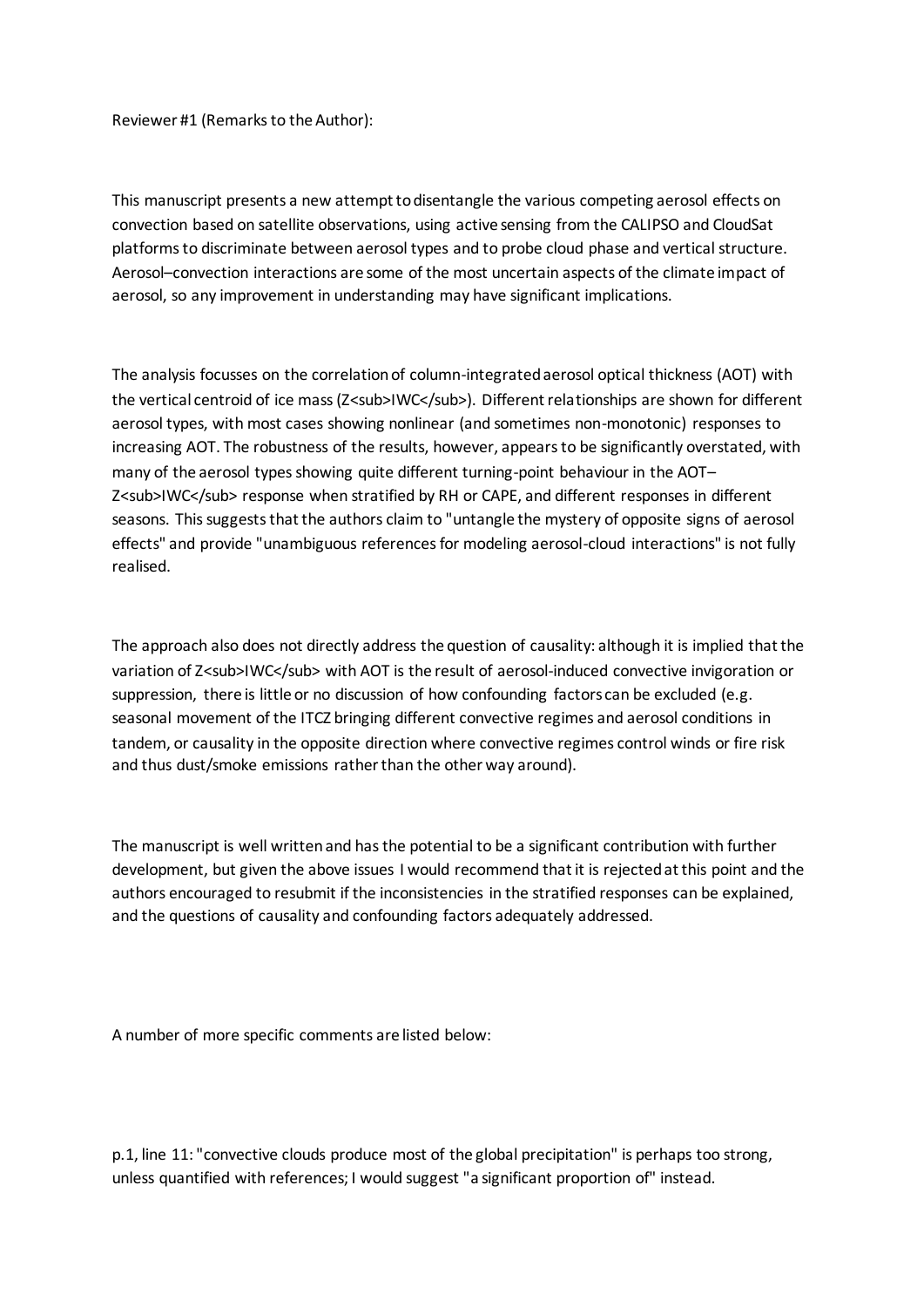p.1, lines 27–31: as discussed above, these conclusions are much more confident than supported by the evidence presented.

p.2, lines 2–3: "aerosols are considered to have the ability to inhibit or invigorate…" suggests these effects are both well demonstrated to occur in nature. There are many potential such effects, but they remain mostly conjectures requiring further evidence that they occur outside of idealised studies.

p.2, lines 5–16: are these model responses robust between different models?

p.2, lines 16: "overriding the aerosol microphysical invigoration effect" suggests that such an effect is definitely present, but no argument to support this is referenced and (unlike inhibition) the potential mechanism hasn't been described at this point in the text.

p.3, lines 3–5: it is also worth addressing:

(a) the difficulties which arise due to the potential for cloud-system, mesoscale and larger feedbacks to dampen the impact of any aerosol invigoration or suppression effect on individual clouds (e.g. Stevens and Feingold 2009 is cited as [11] which has this as a central theme but this is not discussed); and

(b) those which arise in remote-sensing studies because it's unclear whether the snapshot of observed aerosol represents the environment in which the convective cloud forms or that left behind after the convection has lofted or removed a significant amount of aerosol (see e.g. Gryspeerdt et al., 2015, doi:10.5194/acp-15-7557-2015).

p.4, line 1: presumably part of the reason for choosing these regions is also their significance in terms of global convective activity?

p.5, line 13: in addition to aerosol lifted by convection, the prior altitude of the aerosol layer in the environment can play an important role especially for absorbing aerosol. Given the study is based on CALIOP aerosol data, which has good vertical resolution, it is a shame that the analysis doesn't explicitly consider the different responses due to aerosol at different levels.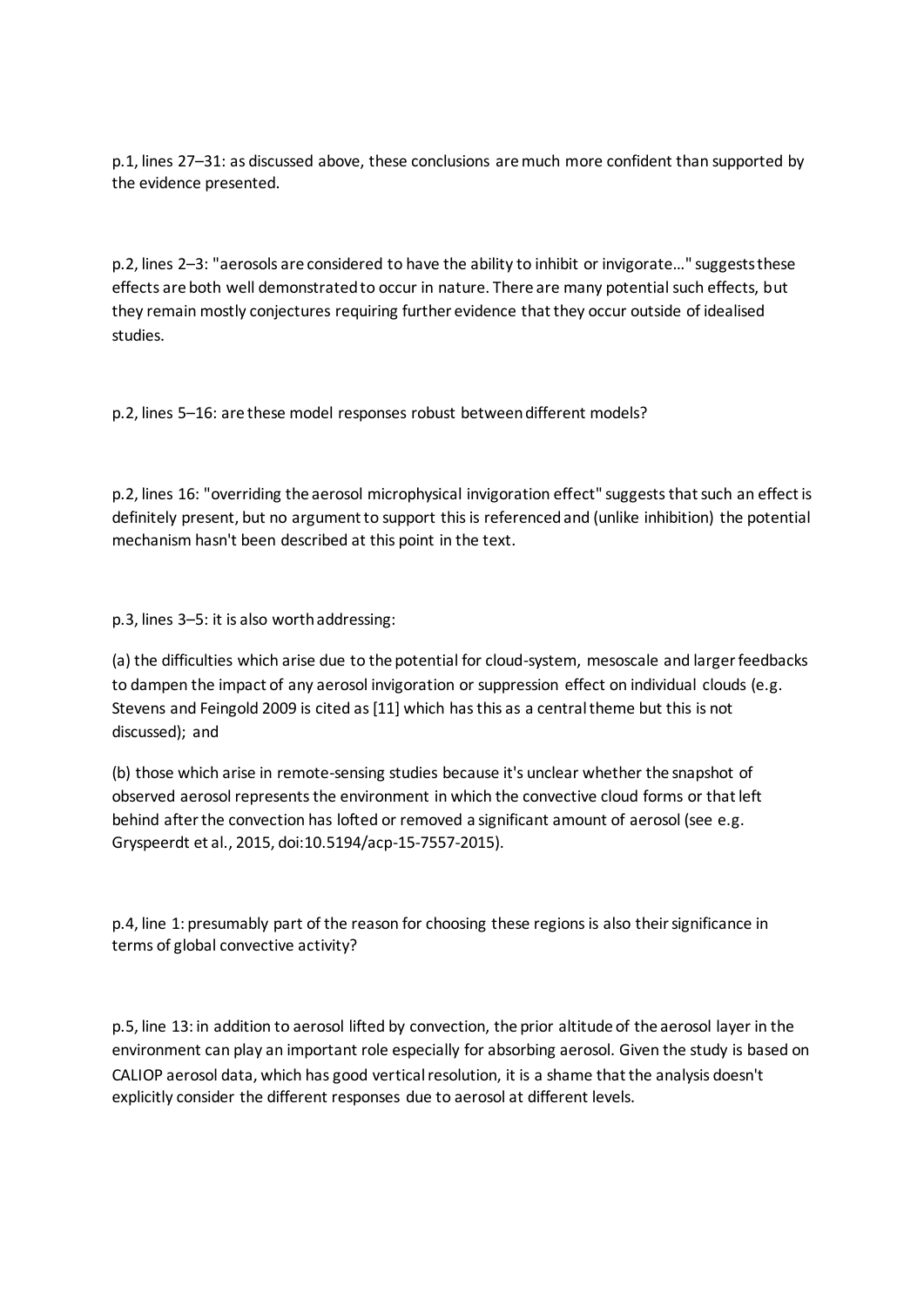p.6, lines 2–3: "is consistent with the aerosol invigoration effect" is true, but it is imporant to acknowledge that this in no way demonstrates that this effect is in fact the mechanism.

p.6, lines 10–11: the suggestion that the pollution is dimming enough to weaken the convection is highly speculative without evidence to demonstrate the mechanism.

p.6, line 18: the environmental changes are not restricted to moisture, but also mesoscale dynamics etc.

p.6, lines 20–21: changes due to large-scale conditions may also be the result of large-scale aerosol– radiation and aerosol–cloud interactinos.

p.7, lines 8–9: the dominance of increased CAPE doesn't in itself explain the reversed smoke effect – it would only explain a reduced or absent effect.

p.7, lines 27, 30: again, it is not demonstrated that these mechanisms (unconsumed CAPE, decreased sunlight) are in fact the cause of the effects seen.

p.7, lines 31–32: can it be shown whether the different dust behaviours are due to differences in the dust itself, the convective regimes in question, or other external factors?

p.8, lines 10–11: "more sensitive to aerosol type, not just RH" suggests that aerosol type has a larger impact on convection than RH, which seems unlikely and is probably not the intended meaning. Please clarify.

p.8, line 19: different-signed effects are also still seen for the same aerosol type in some cases between regions, seasons and RH/CAPE bins, so these are not fully disentangled.

p.8, line 22: it is not just the individual cloud lifecycle, but also that of cloud systems and the mesoscale that may be relevant here.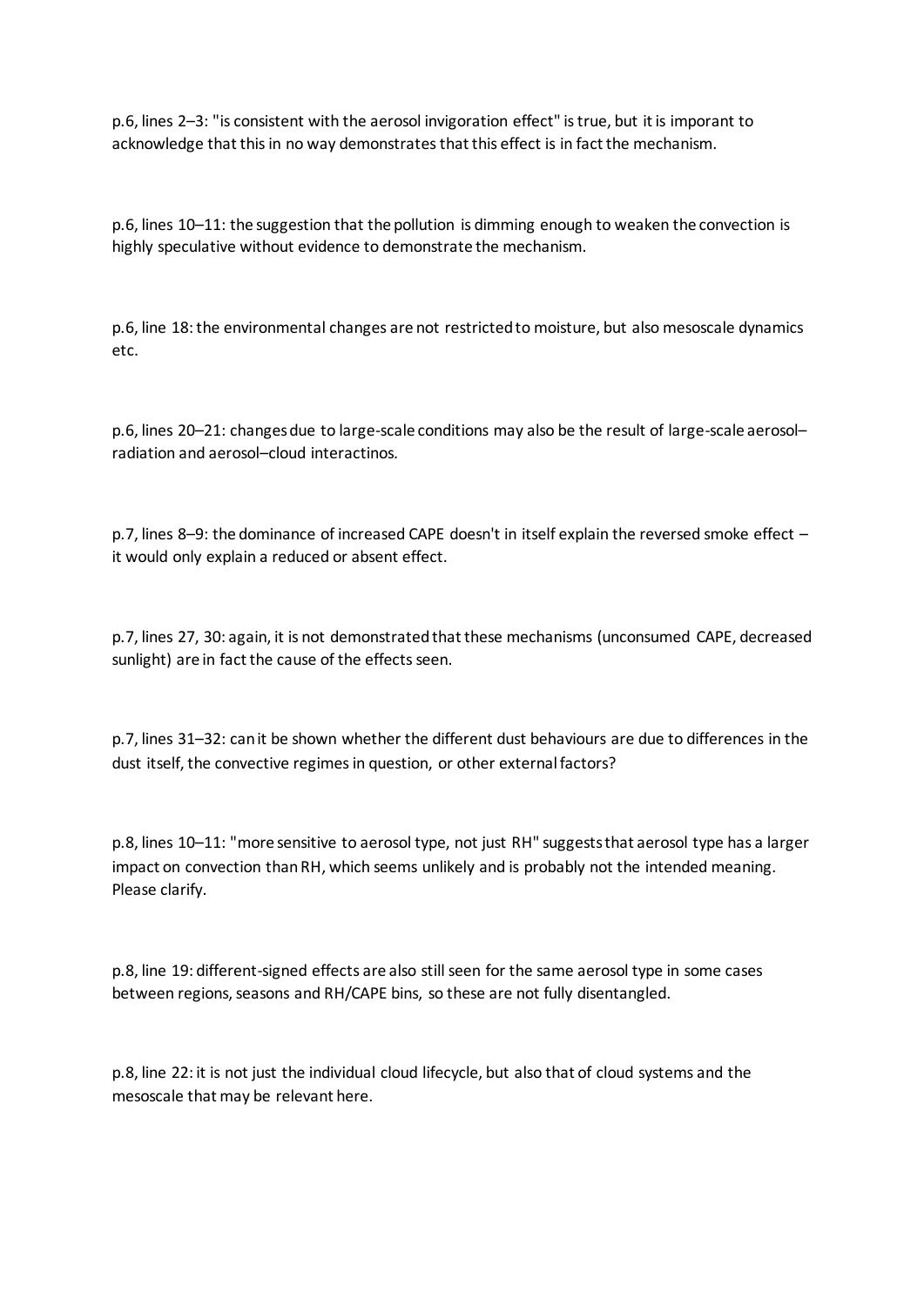p.9, lines 25–28: what kind of data is ECMWF–AUX? Is this pure model, pure observations, operational analysis, reanalyis (e.g. ERA-Interim) or something else?

p.10, line 2: the exclusion of aerosol below 500m risks excluding <br >b>exactly</b> the near-surface boundary-layer aerosol which is being entrained into the convective cloud base and thus driving any effects based on CCN activity. This is likely to be especially true in in the context of convection out of a shallow but heavily-polluted boundary layer. The potential impacts on the results should be discussed.

p.10, lines 22–24: this mentions computer code used which is available from the authors; however the policy checklist states that no custom code is involved. This should be clarified and any additional policy documentation completed for the code if necessary.

p.13, lines 24–25 and 32–33: these seasonal variations in dust may be correlated with seasonal variations in convection for reasons unrelated to aerosol–convection interactions (e.g. large-scale circulation patterns).

p.15, lines 9–10: the text notes the possible combination of aerosol and meteorological changes, but the potential impacts of such non-causal covariations on the results needs to be considered in much more detail as discussed above.

pp.16–17, Figs S4–S7: the qualitative shapes of these curves in most cases do <b>not</b> look consistent between low/high RH or CAPE cases. A clearer explanation of the particular features which <br >>>>>>> consistent amongst the many differences is needed.

Reviewer #2 (Remarks to the Author):

This is an appealing paper that pulls together and seems to make sense of several previous studies of the effect of changes in aerosol on deep convection. In many ways it's a fairly straightforward paper that essentially presents a slightly more in-depth analysis of satellite data used by other studies, but makes the critical step of accounting for the aerosol type. It's mostly a satellite analysis with quite a lot of speculation about what might cause the different responses to different aerosol types and loadings. The speculations make sense (and are broadly supported by other studies), but the theoretical understanding and interpretation of the results is a bit unsatisfying.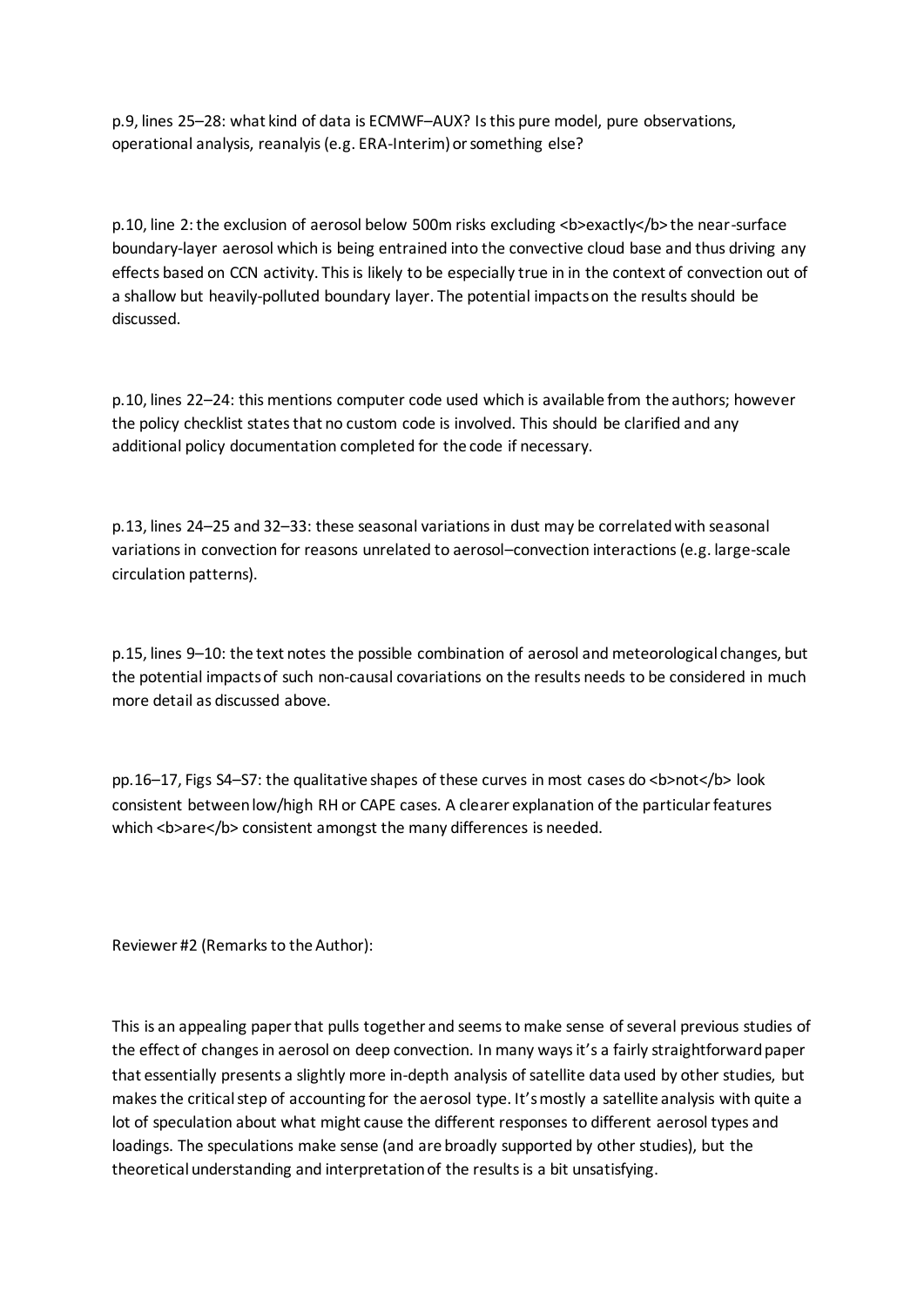My main concern is that the meteorological environment is not very thoroughly explored as a potential compounding variable. The analysis is performed for two RH and CAPE ranges. However, I'm not completely convinced that the authors properly account for the possibility that aerosol loading can correlate with CAPE, CIN, RH, etc. To be convincing I suggest the authors show a scatterplot of aerosols versus the meteorological factors that could influence the IWC centroid. This is not the same thing as showing the same centroid v aerosol relationship at different RH. What does aerosol v RH look like when dcentroid/daerosol is positive and negative? This should be repeated for other factors too. To be honest I would be surprised if these relationships reversed at a particular aerosol load (sufficient to provide an alternative explanation of the data), but the study would be considerably strengthened if you carried out this additional analysis.

The discussion and comparison with previous studies on p8 is quite unsatisfying. I was left really not understanding why your study differed. In particular, the following statement needs to be properly supported: "In previous studies18, there are many contradictory findings (of opposite sign) in regard to aerosol-cloud effects. Our analyses help to disentangle this problem, since different signed aerosol-cloud effects are associated with different aerosol types." I'd like to see more than "helps to disentangle". You should point out exactly how each study reached an apparently contradictory result that can now be understood in the light of different aerosol types. There are not that many. Perhaps a table in the SI would be a good way of showing this case by case information.

There are quite a few typos and poor uses of English that I guess can easily be taken care of.

There are a couple of relevant papers that could be cited if space allows:

Wall et al. (2014) highlighted the importance of environment in controlling the response to aerosols: https://doi.org/10.1175/JAS-D-13-0158.1

Cui et al. (2011) showed the non-monotonic effect of increases in aerosols for a range of cloud types, CAPE etc: https://doi.org/10.5194/acp-11-3495-2011

Reviewer #3 (Remarks to the Author):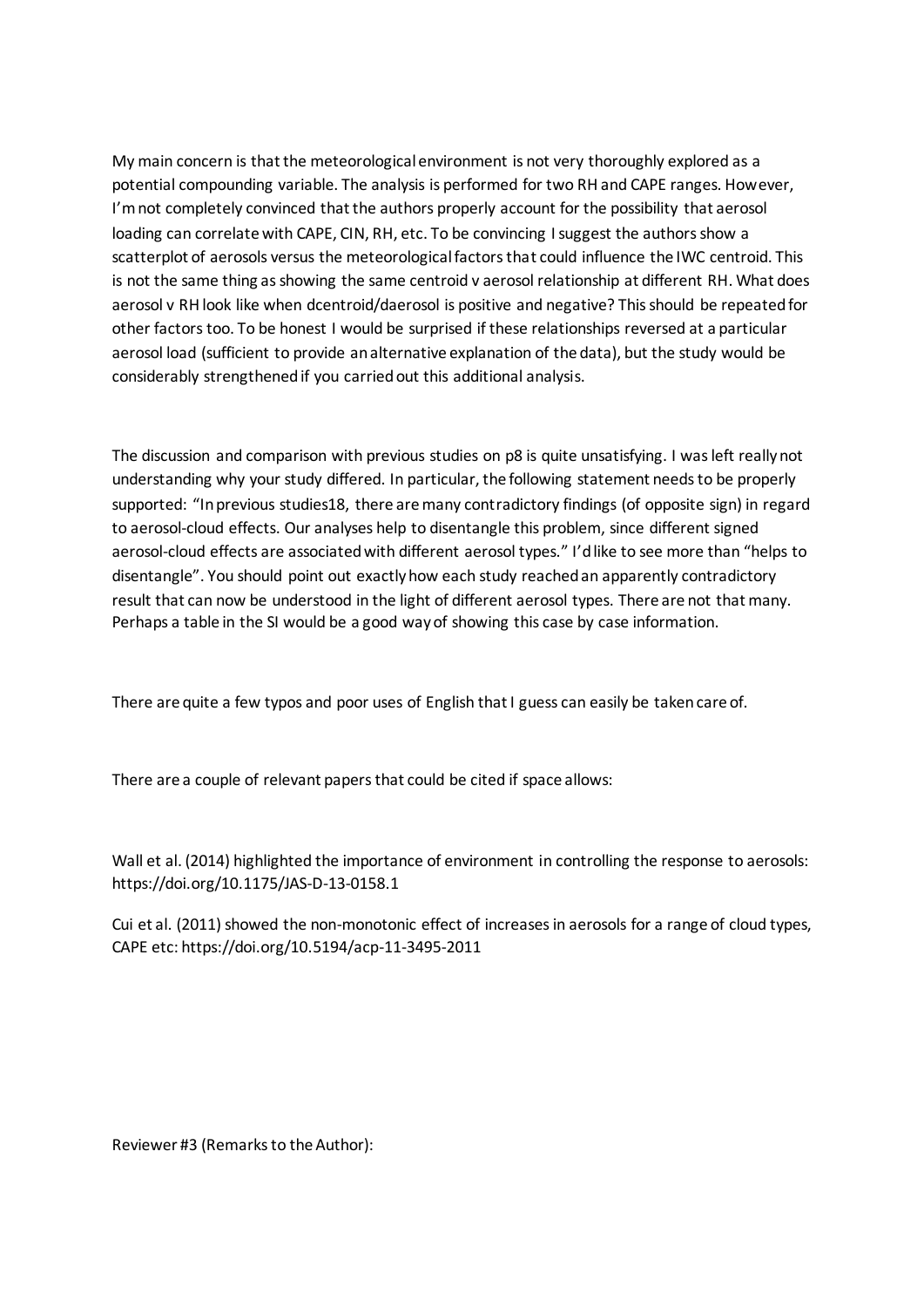Do Aerosols Inhibit or Invigorate Convection? A Tale of Three Aerosol Types

By, Jonathan H. Jiang1, Hui Su1, Lei Huang2, Yuan Wang3, Steven Massie4, Bin Zhao2, Ali Omar5, Zhien Wang6

#### General Comment

The analysis presented here provides some new lines of evidence for the complex aerosol responses in convective clouds observed in many previous studies. Specifically, this study reveals how the sign of the convective invigoration response can be influenced by aerosol type. The authors' draw on well-established methodology and state-of-the-art satellite datasets. While the CALIOP retrieval of aerosol type may be imperfect (and further discussion of this is warranted) the analysis nicely demonstrates that these opposing responses are robust through the in-depth analysis of meteorological regimes (CAPE and relative humidity) provided in the supplementary section. Overall, the paper is well written and the presented arguments are supported by the figures and conclusions.

#### Other comments

How reliable is the CALIOP aerosol type detection? The results of this study largely hinge on the lidar's ability to classify aerosol correctly. I therefore would have expected more discussion on this point. Several studies examine the aerosol type retrieval from CALIOP using a variety of sources of validation. For example, the Cape Verde region aerosol type is reliably classified (Tesche et al. 2013). However, Wu et al. (2014) results show that the detection of very dense smoke layers are sometimes classified as cloud and thin aerosol layers are not commonly detected. Kacenelenbogen et al. (2014), JGR compare CALIOP with the High Spectral Resolution Lidar (HSRL) flown on the NASA Langley aircraft in coincident locations as CALIOP. Kacenelenbogen et al. (2014) demonstrates that the CALIOP retrieved aerosol type is actually fairly different from the one derived from HSRL and CALIOP tends to mostly misclassify smoke, polluted continental, dust, and clean marine aerosols. Mielonen et al. (2009) shows that CALIOP agrees with AERONET aerosol type about 70% of the time. Aerosol type from CALIOP has also been compared to AeroCom models showing weak sensitivity to the extinction mean height diagnostic in industry and maritime locations but high sensitivity in African and Chinese dust regions (Koffi et al. 2012). From this literature review it is clearly difficult to determine exactly the accuracy of the CALIOP aerosol type retrieval from these studies. Broadly speaking, this is a challenging issue. Nonetheless, I would recommend including a few sentences on the validation of CALIOP aerosol type so the reader understands more of the sources of uncertainty. I am also sure whether there may be potential issues with the aerosol typing beneath relatively thick cirrus or cloud layers but this should also be investigated to ensure the retrievals are suitable in these locations too.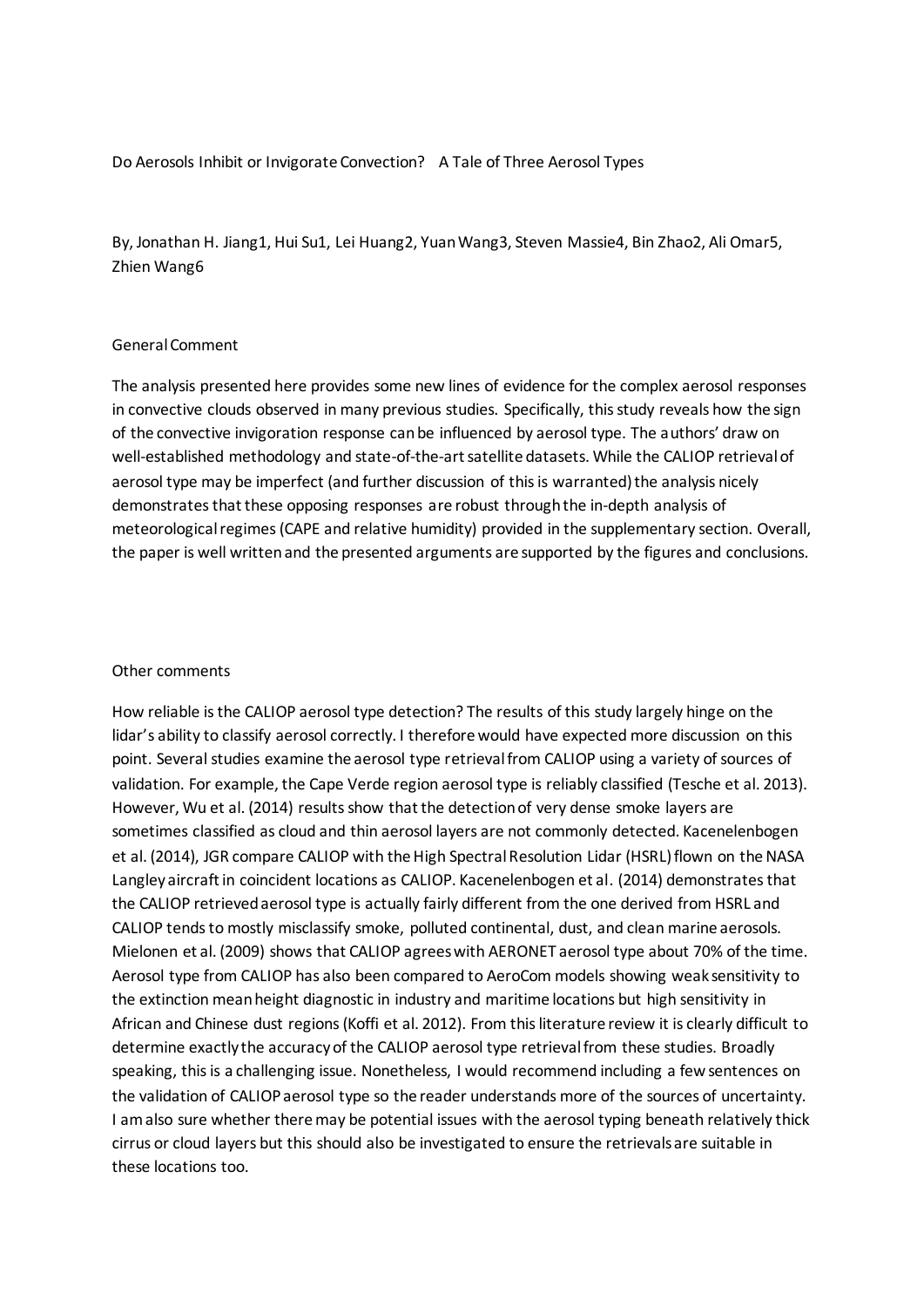Pg1 L21: "regional" to "regionally"

Pg2 L21: May want to mention that ultrafine aerosol particles also have recently been shown to enhance convection (Fan et al. 2018).

Pg3 – L4-5 and L9: Other studies have also sorted responses by cloud types. For example, Christensen et al. (2016) used the same CloudSat (CLDCLASS-LIDAR) data to quantify aerosol indirect radiative effects for deep convective clouds. Similarly, cloud types retrieved from MODIS were used in Oreopoulos et al. (2017). These studies also found non-linear aerosol responses of the deep convective clouds (for example as you discuss on pg 17 L8) but did not sort by aerosol type as was uniquely conducted in your study.

Pg3 L24-27: I would like to point out another study which uses a similar method to quantify the shift in the altitude centroid of deep convective clouds. Storer et al. (2014) used CloudSat to demonstrate that polluted clouds have a higher reflectivity centroid (center of mass concept) compared to unpolluted clouds over the central Atlantic Ocean.

Pg4 – L10: A pesky little point but I would replace the word "clear" with "obvious" or "evident" to avoid implying that "smoke" is actually "clear."

Figure 1: What is considered polluted versus unpolluted? The following paragraph suggests AOT < 0.2 is unpolluted but the supplementary materials suggest it is the case when "no aerosols (above 500m)" are detected {Pg10 L3-4}.

Pg6 L10: This sentence should probably specify which type, smoke or polluted continental aerosols, is being considered here. The previous sentence refers to heavy smoke aerosols. I assume this sentence is referring to polluted continental aerosols although it is not specifically stated.

Pg10 L3-4: Can the definition of "clean" be clarified? Is it possible that "no aerosols" will be detected above 500 m if the CALIOP lidar is fully attenuated by an overlying cirrus cloud? In such a case, I could imagine the air being very "polluted" but these aerosols would be missed and classified as "clean" in the analysis simply because the lidar has no sensitivity due to attenuation. How are these cases treated?

Figure S2: It would be noteworthy to point out that Fig S2c is the same as Figure 1, just shown on different scales.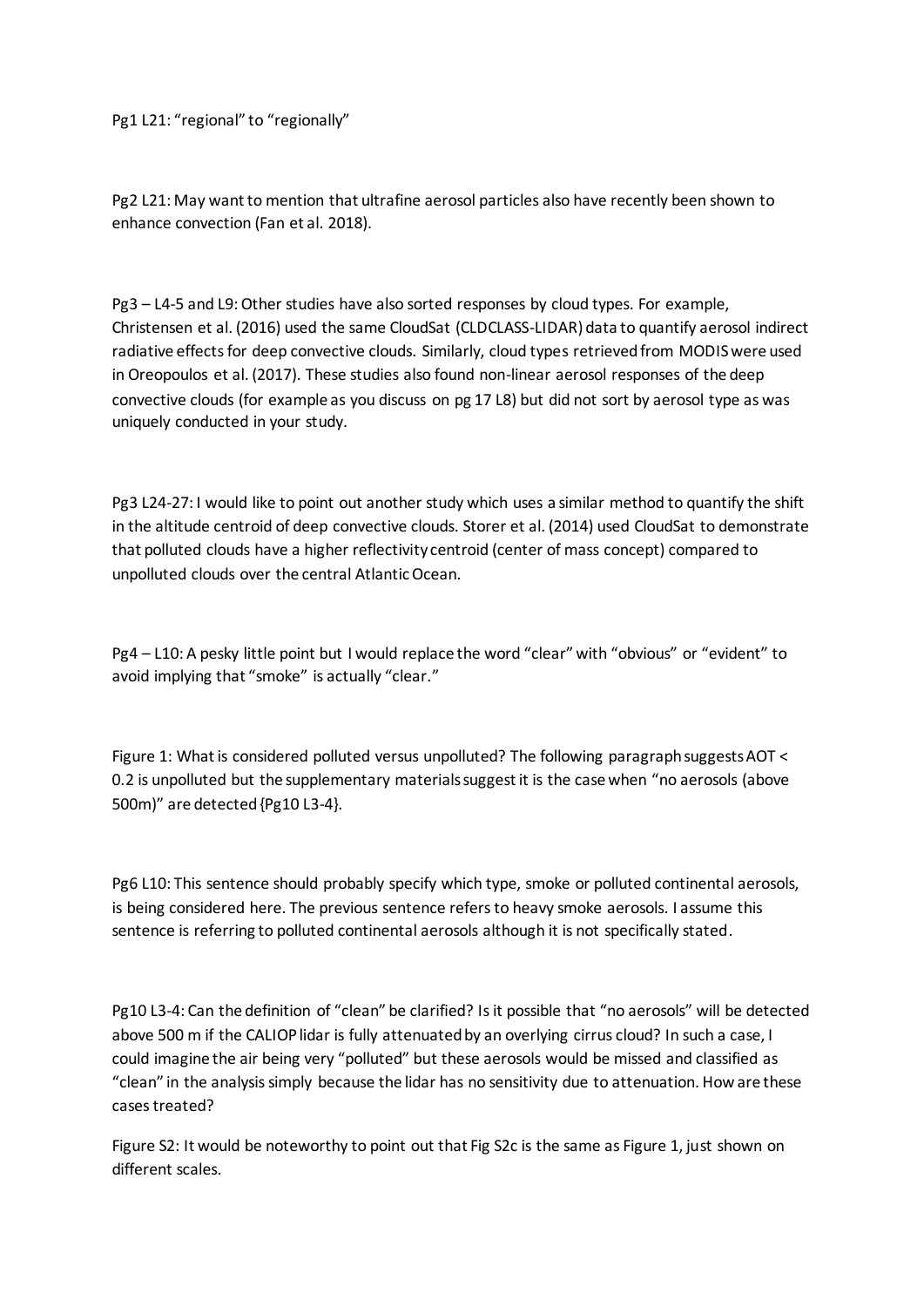#### References

Christensen, M. W., Y.-C. Chen, and G. L. Stephens (2016), Aerosol indirect effect dictated by liquid clouds, J. Geophys. Res. Atmos., 121, doi:10.1002/2016JD025245.

Fan J, Rosenfeld D, Zhang Y, Giangrande S E, Li Z, Machado L A, Martin S T, Yang Y, Wang J and Artaxo P 2018 Substantial convection and precipitation enhancements by ultrafine aerosol particles Science 359 411–418

Kacenelenbogen, M., J. Redemann, M. A. Vaughan, A. H. Omar, P. B. Russell, S. Burton, R. R. Rogers, R. A. Ferrare, and C. A. Hostetler (2014), An evaluation of CALIOP/CALIPSO's aerosol-above-cloud detection and retrieval capability over North America, J. Geophys. Res. Atmos., 119, 230–244, doi:10.1002/2013JD020178.

Koffi, B., et al. (2012), Application of CALIOP layer product to evaluate the

vertical distribution of aerosols estimated by global models: AeroCom phase

I results, J. Geophys. Res.,117, D10201, 2012 doi:10.1029/2011JD016858.

Mielonen, T., A. Arola, M. Komppula, J. Kukkonen, J. Koskinen, G. de Leeuw, and K. E. J. Lehtinen (2009), Comparison of CALIOP level 2 aerosol subtypes to aerosol types derived from AERONET inversion data, Geophys. Res. Lett., 36, L18804, doi:10.1029/2009GL039609.

Oreopoulos L, Cho N, Lee D, Kato S (2016) Radiative effects of global MODIS cloud regimes. J Geophys Res Atmos 121. doi: 10.1002/2015JD024502

Storer, R. L., S. C. van den Heever, and T. S. L'Ecuyer (2014), Observations of aerosol-induced convective invigoration in the tropical east Atlantic, J. Geophys. Res. Atmos., 119, 3963–3975, doi:10.1002/2013JD020272.

Tesche, M., U. Wandinger, A. Ansmann, D. Althausen, D. Müller, and A. H. Omar (2013), Groundbased validation of CALIPSO observations of dust and smoke in the Cape Verde region, J. Geophys. Res. Atmos., 118, 2889–2902, doi:10.1002/jgrd.50248.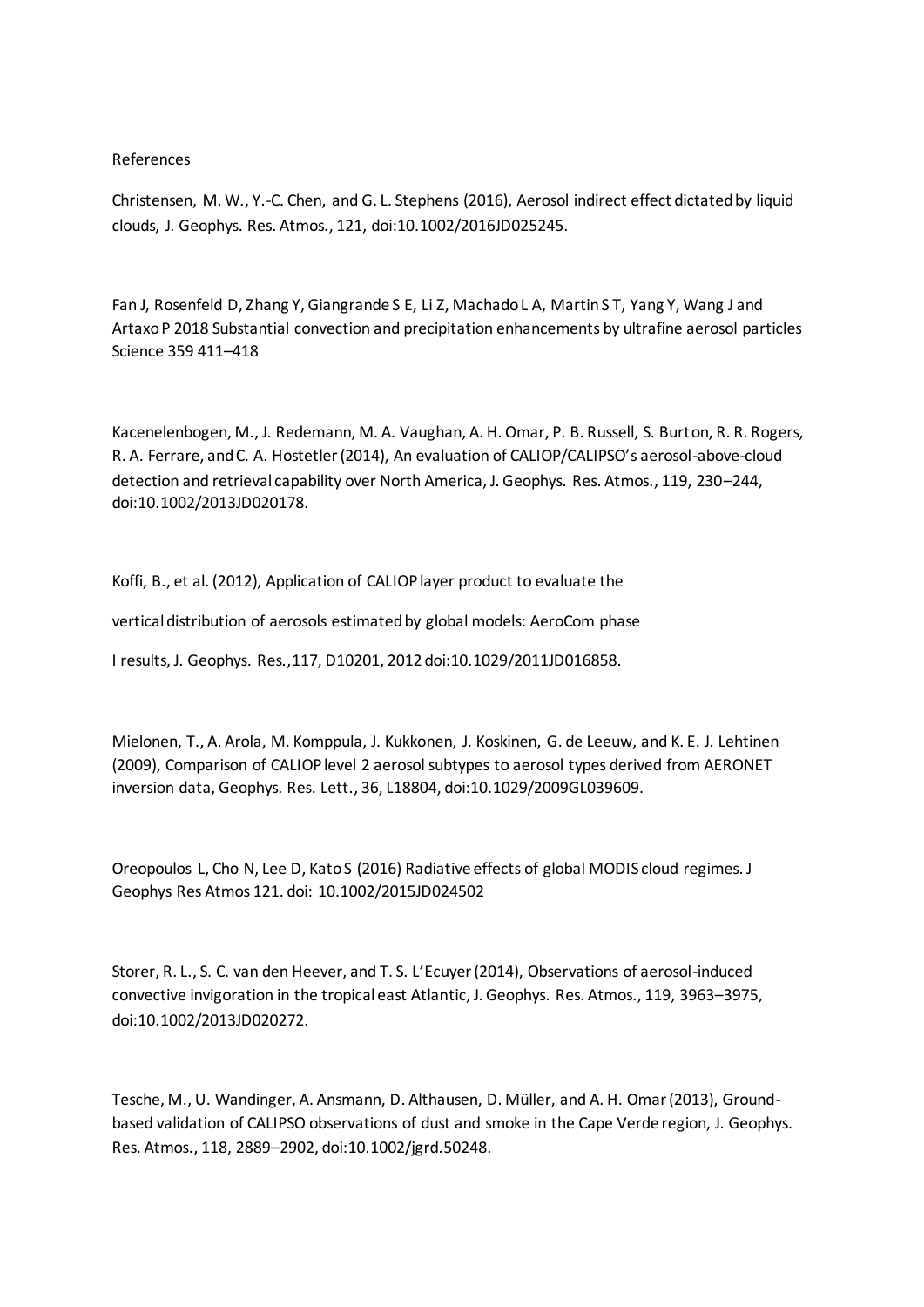Wu, Y., Cordero, L., Gross, B., Moshary, F., and Ahmed, S.: Assessment of CALIPSO attenuated backscatter and aerosol retrievals with a combined ground-based multi-wavelength lidar and sunphotometer measurement, Atmos. Environ., 84, 44–53, 2014.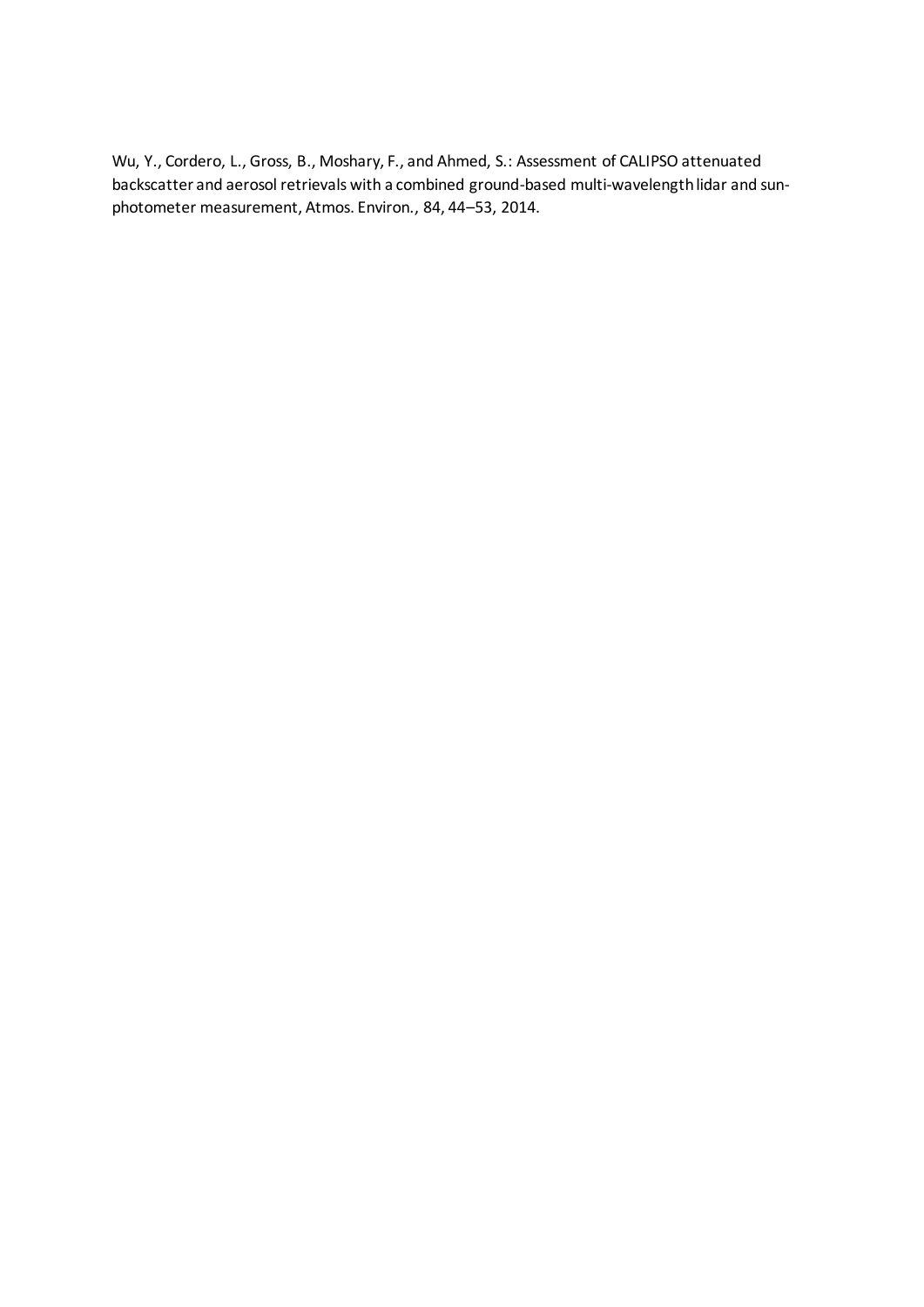### **Reviewers' comments:**

## **Reviewer #1 (Remarks to the Author):**

This manuscript presents a new attempt to disentangle the various competing aerosol effects on convection based on satellite observations, using active sensing from the CALIPSO and CloudSat platforms to discriminate between aerosol types and to probe cloud phase and vertical structure. Aerosol–convection interactions are some of the most uncertain aspects of the climate impact of aerosol, so any improvement in understanding may have significant implications.

The analysis focusses on the correlation of column-integrated aerosol optical thickness (AOT) with the vertical centroid of ice mass  $(Z_{\text{IWC}})$ . Different relationships are shown for different aerosol types, with most cases showing nonlinear (and sometimes non-monotonic) responses to increasing AOT. The robustness of the results, however, appears to be significantly overstated, with many of the aerosol types showing quite different turning-point behaviour in the  $AOT-Z<sub>IWC</sub>$  response when stratified by RH or CAPE, and different responses in different seasons. This suggests that the authors claim to "untangle the mystery of opposite signs of aerosol effects" and provide "unambiguous references for modeling aerosol-cloud interactions" is not fully realized.

Thank you very much for your helpful comments. We agree that the different turning-point of the AOT-ZIWC relationship at different seasons and meteorological environments reflect the complexity of the nonlinear response to aerosol forcing. This reflects the competing influences of aerosol microphysical and radiative effects. Such non-linear cloud response to aerosol forcing is consistent with some earlier studies, but our study further demonstrates the non-linearity depends on aerosol type. Text is modified accordingly.

We also have conducted additional analysis in this revision to explore the meteorological factors that could influence the IWC centroid (see partial correlation analysis on page 7-8 and Supplemental Table S1). The results demonstrate again that the invigoration effect of polluted continental and the inhibition effect of smoke are robust, although meteorological conditions may play a role in certain situations.

We have revised the abstract, removing the statement that we have "untangled" the opposite sign mystery of the aerosol-cloud interaction. Instead, we state that "Our observational findings indicate that different aerosol types are one of the key factors in determining the aerosol effects on convective clouds."

The approach also does not directly address the question of causality: although it is implied that the variation of  $Z_{\text{IWC}}$  with AOT is the result of aerosol-induced convective invigoration or suppression, there is little or no discussion of how confounding factors can be excluded (e.g. seasonal movement of the ITCZ bringing different convective regimes and aerosol conditions in tandem, or causality in the opposite direction where convective regimes control winds or fire risk and thus dust/smoke emissions rather than the other way around).

As an observation-based study, the only feasible way to prove causality is trying to exclude the possible meteorological factors other than aerosols. The variations due to seasonal movement of the ITCZ and thus different convective regimes have been taken into account when the AOT- $Z_{\text{IWC}}$ relationship is analyzed for each season separately (Figure S3). The inhibitive effect of smoke is present during all seasons for all three geographical regions. We found aerosol type dependent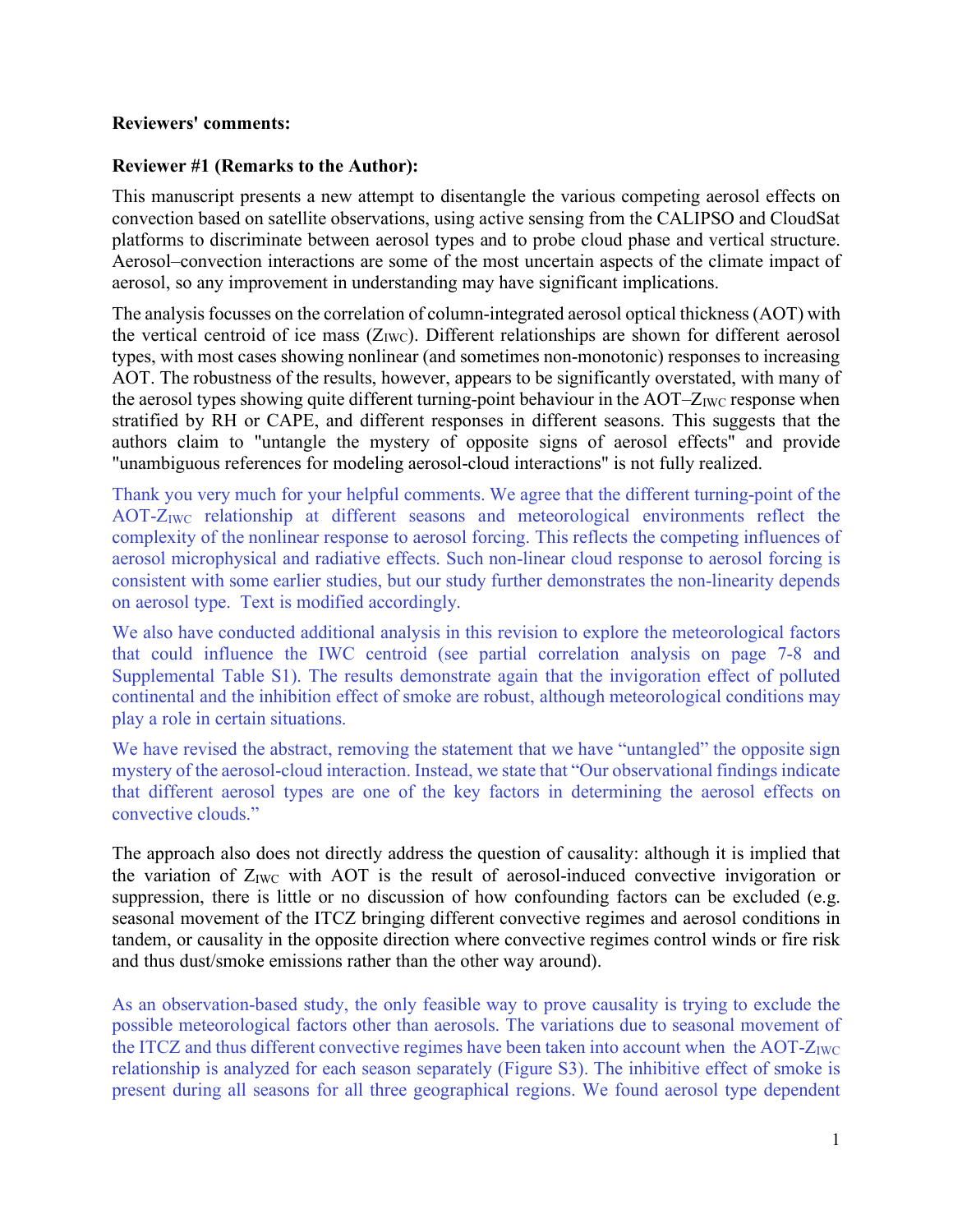AOT- $Z_{\text{IWC}}$  relations in almost all the regions and seasons, and the statistics is robust given the large number of data points subdivided in each data bin. Thus we are confident that the typedependent aerosol AOT impact on convective cloud  $Z_{\text{IWC}}$  is significant. The convection induced fire emissions and wind-blown dusts are more associated with dry convection, rather than moist convection discussed here. The deep convective cloud (DCC) influence on aerosols can be excluded in our observed relationships, because DCCs typically produce heavy precipitation which tends to scavenge the aerosols, resulting in the same  $AOT-Z<sub>IWC</sub>$  relationship between smoke and polluted continental aerosols.

The manuscript is well written and has the potential to be a significant contribution with further development, but given the above issues I would recommend that it is rejected at this point and the authors encouraged to resubmit if the inconsistencies in the stratified responses can be explained, and the questions of causality and confounding factors adequately addressed.

The questions of causality is complicated by difficult questions, the 1<sup>st</sup> on seasonal differences and the 2nd on meteorological covariation, which are actually closely related with each other. The differences in IWC centroid responses according to season can be partly explained by the different responses as a function of meteorological parameters. For example, in Central Africa, smoke suppresses convection in all seasons except summer. This is consistent with the fact that smoke suppresses convection when 850hPa RH <  $80\%$  but does not when 850 hPa RH >  $80\%$ . This helps to address the 1<sup>st</sup> question.

The 2<sup>nd</sup> question is to address why the responses of IWC centroid to AOT under different meteorological ranges are often of opposite sign in one region (especially Central Africa) but not in other regions. In some cases, especially in Central Africa, the meteorological effects seem very strong and exceeding the aerosol effects, while in South America and Southeast Asia the aerosol effects are unambiguous. Therefore, we have to accept that the strong effects of meteorological conditions may overwhelm the aerosol effects in some cases, especially in Central Africa. In these cases, the aerosol effects may not be cleanly isolated by our data analyses. This is also a reason for some of the contradicting results reported in previous studies.

We agree that all inconsistencies are likely not explainable without further theoretical study, such as detailed microphysics modeling. This is outside of the scope of the revised paper. We have, however, added additional analysis and added Table 1 on page 7-9 of the paper that addresses the confounding meteorological factors.

The observational findings of the type-dependent aerosol effects on convective clouds, presented in the revised paper, will generate sufficient interest in the modeling of the AOT- $Z_{\text{IWC}}$  relationship.

# **A number of more specific comments are listed below:**

p.1, line 11: "convective clouds produce most of the global precipitation" is perhaps too strong, unless quantified with references; I would suggest "a significant proportion of" instead.

Revised to "a significant proportion of" as suggested.

p.1, lines 27–31: as discussed above, these conclusions are much more confident than supported by the evidence presented.

We have revised the Abstract to read: "*Our observational findings indicate that different aerosol types are one of the key factors in determining the aerosol effects on convective clouds*". This statement is supported by the evidence presented in the revised paper.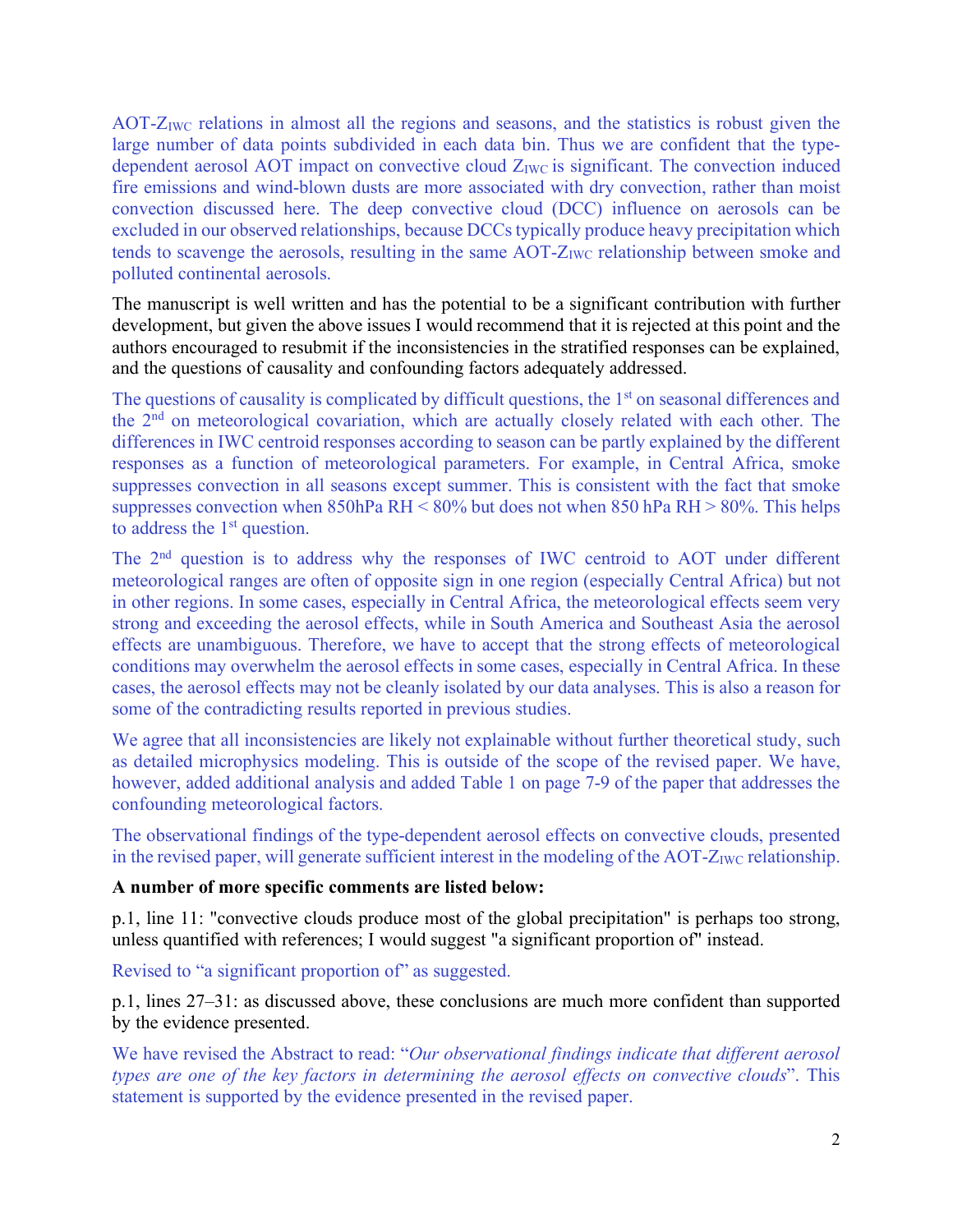p.2, lines 2–3: "aerosols are considered to have the ability to inhibit or invigorate…" suggests these effects are both well demonstrated to occur in nature. There are many potential such effects, but they remain mostly conjectures requiring further evidence that they occur outside of idealized studies.

We changed wording to "*aerosols are considered to have the potential to inhibit or invigorate*…"

p.2, lines 5–16: are these model responses robust between different models?

Yes, those aerosol-induced responses are reported by different models. Now we have added more references using different models to justify this point.

Added References:

- Meehl, G., J. Arblaster, and W. Collins, 2008: Effects of black carbon aerosols on the Indian monsoon. J. Climate, 21, 2869–2882.
- Allen, R. J., Sherwood, S. C., Norris, J. R., and Zender, C.S.: Recent Northern Hemisphere tropical expansion primarily driven by black carbon and tropospheric ozone, Nature, 485, doi:10.1038/nature11097, 350–353, 2012.

p.2, lines 16: "overriding the aerosol microphysical invigoration effect" suggests that such an effect is definitely present, but no argument to support this is referenced and (unlike inhibition) the potential mechanism hasn't been described at this point in the text.

Recent cloud-resolving simulations of both aerosol microphysical and radiative effects on a convective system over the US SGP [Wang et al., 2018] has demonstrated a different sign of the radiative effect for light absorbing aerosols in comparison to the CCN effect. This paper is referenced.

Added Reference:

Wang, Y., and Coauthors, 2018: Aerosol microphysical and radiative effects on continental cloud ensembles. Adv. Atmos. Sci., 35(2), 234–247

p.3, lines 3–5: it is also worth addressing:

(a) the difficulties which arise due to the potential for cloud-system, mesoscale and larger feedbacks to dampen the impact of any aerosol invigoration or suppression effect on individual clouds (e.g. Stevens and Feingold 2009 is cited as [11] which has this as a central theme but this is not discussed); and (b) those which arise in remote-sensing studies because it's unclear whether the snapshot of observed aerosol represents the environment in which the convective cloud forms or that left behind after the convection has lofted or removed a significant amount of aerosol (see e.g. Gryspeerdt et al., 2015, doi:10.5194/acp-15-7557-2015).

Thank you for the helpful comments. We added a few sentences to address these points: "*Difficulties often arise due to the potential dynamical feedbacks in a mesoscale cloud-system, which could dampen aerosol invigoration or suppression effect on individual clouds; or due to the lack of observations of cloud life cycles owing to the snapshot nature of the available satellite observations [Gryspeerdt et al., 2015].*"

p.4, line 1: presumably part of the reason for choosing these regions is also their significance in terms of global convective activity?

Yes. we added "*…though it is possible that meteorological factors may also be of importance*."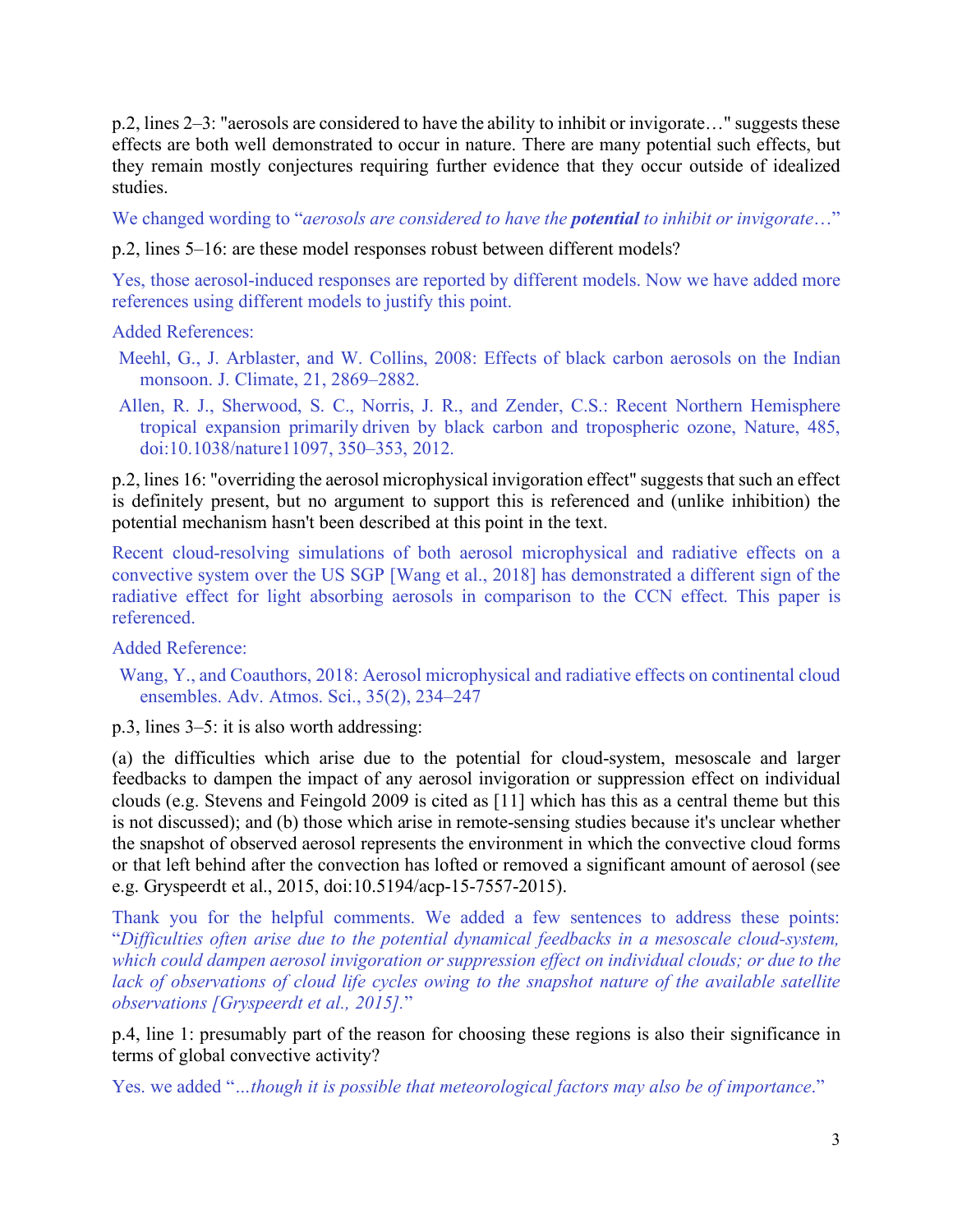p.5, line 13: in addition to aerosol lifted by convection, the prior altitude of the aerosol layer in the environment can play an important role especially for absorbing aerosol. Given the study is based on CALIOP aerosol data, which has good vertical resolution, it is a shame that the analysis doesn't explicitly consider the different responses due to aerosol at different levels.

The collocation of aerosol and cloud data is conducted on a profile by profile basis, which considers the aerosol and cloud at all vertical levels. It is true that the aerosol environment before or after the formation of a cloud is unknown since CloudSat/CALIPSO observations are simply snapshots.

p.6, lines 2–3: "is consistent with the aerosol invigoration effect" is true, but it is important to acknowledge that this in no way demonstrates that this effect is in fact the mechanism.

Agree, we added "…*though it is possible that meteorological factors may also be of importance*."

p.6, lines 10–11: the suggestion that the pollution is dimming enough to weaken the convection is highly speculative without evidence to demonstrate the mechanism.

Agree, we changed "suggests" to "*might suggest*".

p.6, line 18: the environmental changes are not restricted to moisture, but also mesoscale dynamics etc.

Agree, the original "i.e." was a typo, it should be "*e.g*.". Also, we added "… *changes in mesoscale dynamics*" as another example.

p.6, lines 20–21: changes due to large-scale conditions may also be the result of large-scale aerosol–radiation and aerosol–cloud interactions.

Agree. We have modified the paragraph there to include this suggestion.

p.7, lines 8–9: the dominance of increased CAPE doesn't in itself explain the reversed smoke effect – it would only explain a reduced or absent effect.

Agree. We have modified the paragraph there to include this suggestion.

p.7, lines 27, 30: again, it is not demonstrated that these mechanisms (unconsumed CAPE, decreased sunlight) are in fact the cause of the effects seen.

The mechanism about reduction in depletion of convective energy by absorbing aerosol was discussed by Wang et al. [2013] and recently supported by observations [Guo et al., 2016] and convection-resolving simulations [Lin, et al., Lee et al., 2016]. The latter two references have been added now. The surface dimming effect of absorbing aerosols are well documented in many previous literature.

Added references:

- Guo, J., M. Deng, S.S. Lee, F. Wang, Z. Li, P. Zhai, H. Liu, W. Lv, W. Yao, X. Li, Delaying precipitation and lightning by air pollution over the Pearl River Delta. Part I: observational analyses, J. Geophys. Res. Atmos., 121 (2016), 6472-6488.
- Lin Lin Y., Y. Wang, B. W. Pan, J. X. Hu, Y. G. Liu, and R. Y. Zhang (2016), Distinct impacts of aerosols on an evolving continental cloud complex during the RACORO field campaign. J. Atmos. Sci.,73(9),3681-3700,https://doi.org/10.1175/jas-d-15-0361.1.
- Lee, S.S., J. Guo, Z. Li, Delaying precipitation by air pollution over the Pearl River Delta: 2. Model simulations, J. Geophys. Res. Atmos., 121 (11) (2016), 739-11,760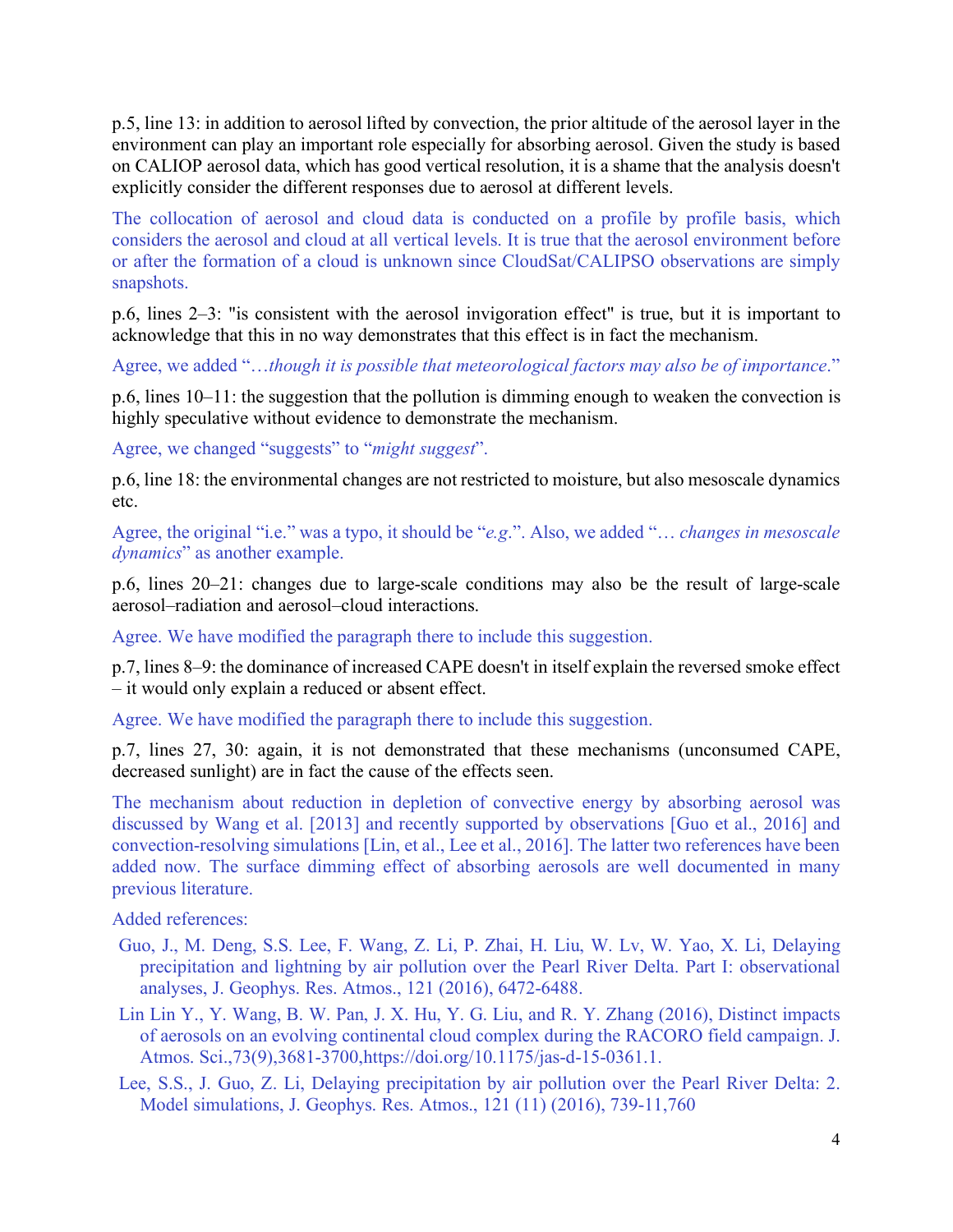p.7, lines 31–32: can it be shown whether the different dust behaviours are due to differences in the dust itself, the convective regimes in question, or other external factors?

It is possible that the differences could be caused by the difference in the dust itself. Depending on the properties of the minerals that comprise the dust grains, they have could absorb lesser or greater amounts of light. Generally, biomass smoke and desert dust are known to absorb light. A further complication is the altitude of the dust. We have revised the text: "*The dust aerosols behave more like smoke in Southeast Asia and Central Africa. We mote that dusts do not originate over South America – they originate from Africa. The Southeast Asia and Central Africa dusts originate from the same continent. The South American dust likely has a different altitude profile form the Southeast Asia and Central Africa dust. Dust at lower altitudes influences the temperature profile and atmospheric stability in a manner different from dust at higher altitudes*."

p.8, lines 10–11: "more sensitive to aerosol type, not just RH" suggests that aerosol type has a larger impact on convection than RH, which seems unlikely and is probably not the intended meaning. Please clarify.

Now we have revised the sentence as "*our study finds the cloud heights are sensitive to aerosol type, regardless of moisture content in the atmosphere*".

p.8, line 19: different-signed effects are also still seen for the same aerosol type in some cases between regions, seasons and RH/CAPE bins, so these are not fully disentangled.

We have revised the manuscript and this part has now been rewritten.

p.8, line 22: it is not just the individual cloud lifecycle, but also that of cloud systems and the mesoscale that may be relevant here.

Agree. Now we have revised the statement as "*For example, polar-orbit satellite data, measured at a fixed 1:30 PM ascending node observation time, only provide a transient relationship between aerosol and clouds, and do not address aerosol effects on cloud lifecycle and time-dependent mesoscale convection system issues.*"

p.9, lines 25–28: what kind of data is ECMWF–AUX? Is this pure model, pure observations, operational analysis, reanalyis (e.g. ERA-Interim) or something else?

The ECMWF–AUX is an operational analysis dataset that contains the set of ancillary ECMWF state variable data interpolated to each CloudSat cloud profiling radar bin.

p.10, line 2: the exclusion of aerosol below 500m risks excluding **exactly** the near-surface boundary-layer aerosol which is being entrained into the convective cloud base and thus driving any effects based on CCN activity. This is likely to be especially true in in the context of convection out of a shallow but heavily-polluted boundary layer. The potential impacts on the results should be discussed.

500 m is already inside the PBL, especially during the day time. Aerosols are typically well mixed by turbulence within PBL. More importantly, the aerosols near the upper part of the PBL (above 500 m) are more closely linked to the CCN near the cloud bottom (typically 1-2 km for deep convective clouds). Therefore, lack of aerosol information below 500 m should not be a concern for the ACI analyses in this and all other previous studies using CALIPSO. Also, CloudSat cannot detect clouds lower than 1 km, thus no clouds in our analysis will have a base lower than 500m.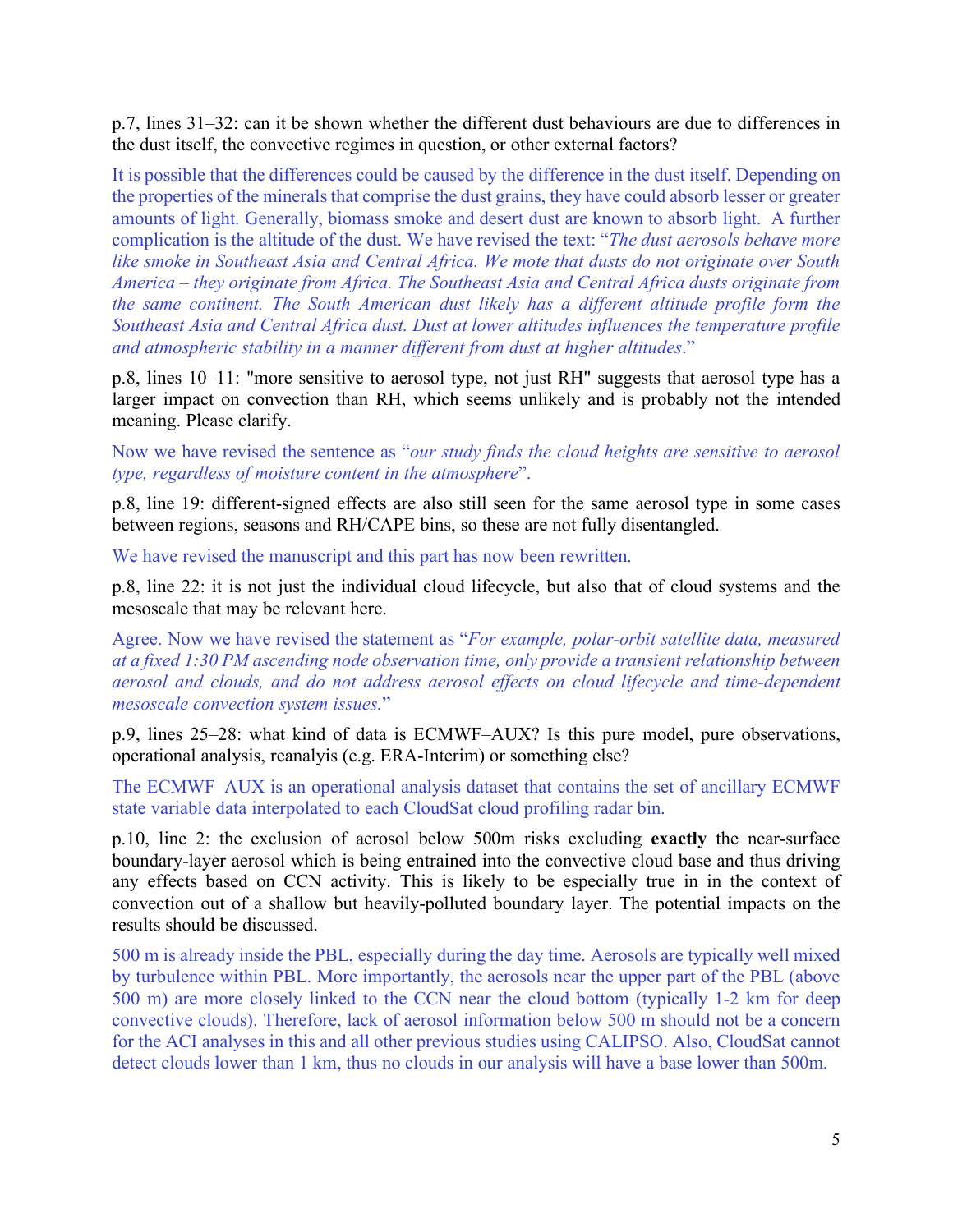p.10, lines 22–24: this mentions computer code used which is available from the authors; however the policy checklist states that no custom code is involved. This should be clarified and any additional policy documentation completed for the code if necessary.

The code is written by our researchers for processing and analyzing the CloudSat and CALIPSO datasets according to the methodology described in the paper. Although we are happy to share the code upon request, the code is not produced for the purpose of public usage.

p.13, lines 24–25 and 32–33: these seasonal variations in dust may be correlated with seasonal variations in convection for reasons unrelated to aerosol–convection interactions (e.g. large-scale circulation patterns).

# Agree.

p.15, lines 9–10: the text notes the possible combination of aerosol and meteorological changes, but the potential impacts of such non-causal covariations on the results needs to be considered in much more detail as discussed above.

We have revised the manuscript and this part has now been rewritten.

pp.16–17, Figs S4–S7: the qualitative shapes of these curves in most cases do **not** look consistent between low/high RH or CAPE cases. A clearer explanation of the particular features which **are** consistent amongst the many differences is needed.

We have revised the manuscript and this part is no longer exist.

# **Reviewer #2 (Remarks to the Author):**

This is an appealing paper that pulls together and seems to make sense of several previous studies of the effect of changes in aerosol on deep convection. In many ways it's a fairly straightforward paper that essentially presents a slightly more in-depth analysis of satellite data used by other studies, but makes the critical step of accounting for the aerosol type. It's mostly a satellite analysis with quite a lot of speculation about what might cause the different responses to different aerosol types and loadings. The speculations make sense (and are broadly supported by other studies), but the theoretical understanding and interpretation of the results is a bit unsatisfying.

My main concern is that the meteorological environment is not very thoroughly explored as a potential compounding variable. The analysis is performed for two RH and CAPE ranges. However, I'm not completely convinced that the authors properly account for the possibility that aerosol loading can correlate with CAPE, CIN, RH, etc. To be convincing **I suggest the authors show a scatterplot of aerosols versus the meteorological factors that could influence the IWC centroid.** This is not the same thing as showing the same centroid v aerosol relationship at different RH. What does aerosol v RH look like when dcentroid/daerosol is positive and negative? This should be repeated for other factors too. To be honest I would be surprised if these relationships reversed at a particular aerosol load (sufficient to provide an alternative explanation of the data), but the study would be considerably strengthened if you carried out this additional analysis.

We thank the reviewer for the constructive suggestions. However, to thoroughly explore the possible influences of meteorological factors, instead of making each individual scatterplot, we decide to compute full and partial correlations between AOT and IWC centroid with and without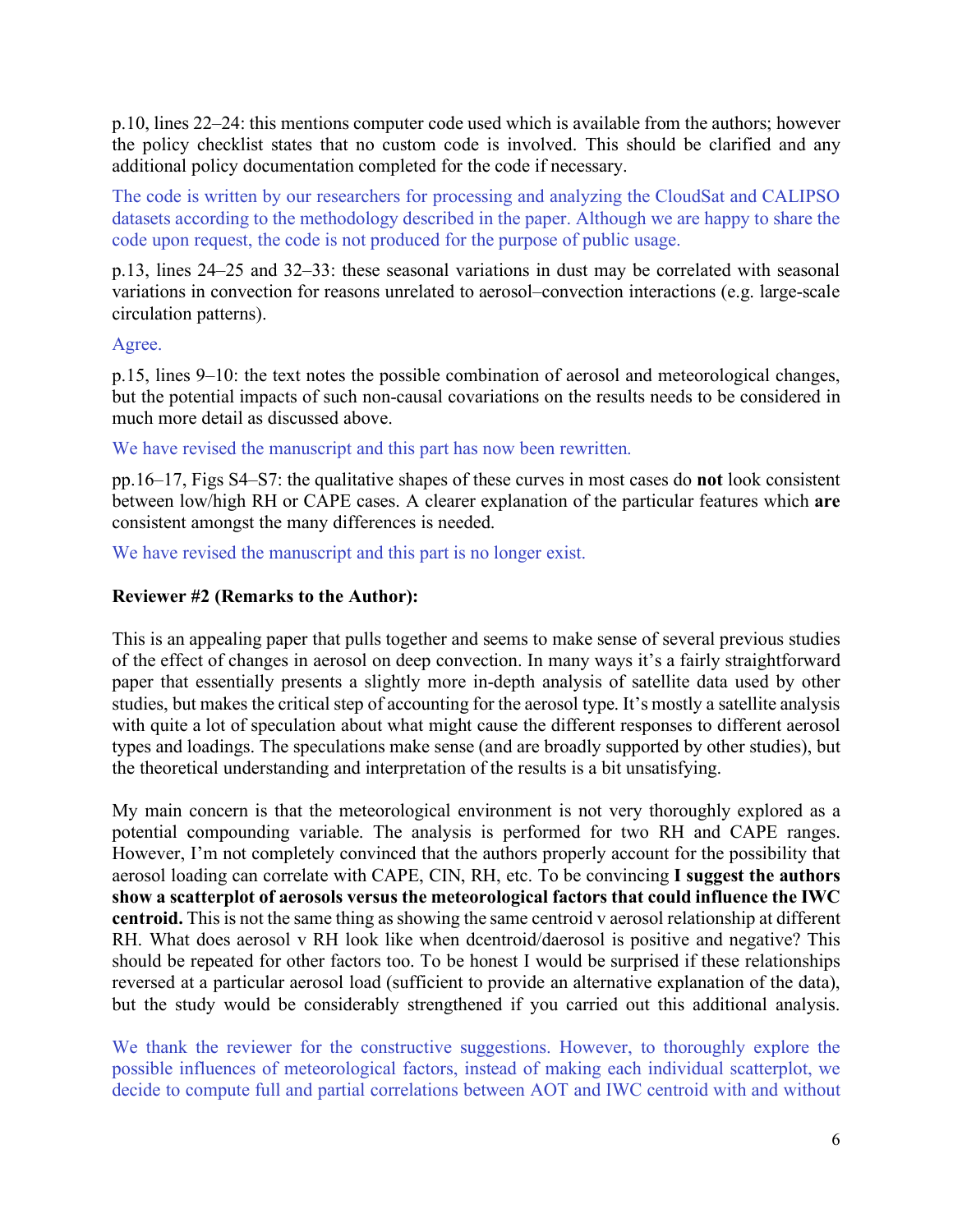the possible influence of 12 meteorological factors , for three types of aerosols in four seasons over three regions. Details are provided on page 7 of the revised manuscript and in the Supplementary.

These new analyses results provide stronger support to our observational findings of the typedependent aerosol effects on convective clouds. We believe that the inhibition effect of smoke and invigoration effect of polluted continental aerosol are generally robust, although meteorological conditions may play some limited role in certain region and season. Those findings are crucial to elucidate the role of atmospheric aerosols in the current climate change.

The discussion and comparison with previous studies on p8 is quite unsatisfying. I was left really not understanding why your study differed. In particular, the following statement needs to be properly supported: "In previous studies18, there are many contradictory findings (of opposite sign) in regard to aerosol-cloud effects. Our analyses help to disentangle this problem, since different signed aerosol-cloud effects are associated with different aerosol types." I'd like to see more than "helps to disentangle". You should point out exactly how each study reached an apparently contradictory result that can now be understood in the light of different aerosol types. There are not that many. Perhaps a table in the SI would be a good way of showing this case by case information.

We have rewritten this part to clarify the value of this study: "*Previous studies show aerosol can either suppress [Koren et al., 2008; Fan et al., 2008; Wu et al., 2011] or invigorate [Storer et al., 2014; Wang et al., 2014;Fan et al., 2018] the development of deep convective clouds. Our analyses highlight that, in addition to the environmental factors (e.g. moisture, wind shear, large-scale circulation condiserations), the different aerosol types are one of the key factors to determine the sign of aerosol effects on convective clouds.*"

The appealingly contradictory findings about aerosol – deep convective cloud (DCC) interactions from each study have been discussed in the revised first and second paragraphs in the Introduction part. The complexity of mechanisms in aerosol–DCC interactions from each case study have been extensively reviewed and summarized in recent review articles [Tao et al. 2012; Altaratz et al. 2014; Rosenfeld et al. 2014; Fan et al., 2016], so we will not repeat this effort in this short paper.

Added References:

- Fan J. E., R. Y. Zhang, W.-K. Tao, and K. I. Mohr (2008), Effects of aerosol optical properties on deep convective clouds and radiative forcing, J. Geophys. Res., 113, D08209, https://doi.org/10.1029 /2007JD009257.
- Fan J, Rosenfeld D, Zhang Y, Giangrande S E, Li Z, Machado L A, Martin S T, Yang Y, Wang J and Artaxo P, (2018), Substantial convection and precipitation enhancements by ultrafine aerosol particles Science, 359 411–418.

Storer, R. L., S. C. van den Heever, and T. S. L'Ecuyer (2014), Observations of aerosol-induced convective invigoration in the tropical east Atlantic, J. Geophys. Res. Atmos., 119, 3963–3975, doi:10.1002/2013JD020272.

Wu, L., H. Su, and J. Jiang (2011), Regional simulations of deep convection and biomass burning over South America: 2. Biomass burning aerosol effects on clouds and precipitation, J. Geophys. Res., 116, D17209, doi:10.1029/2011JD016106.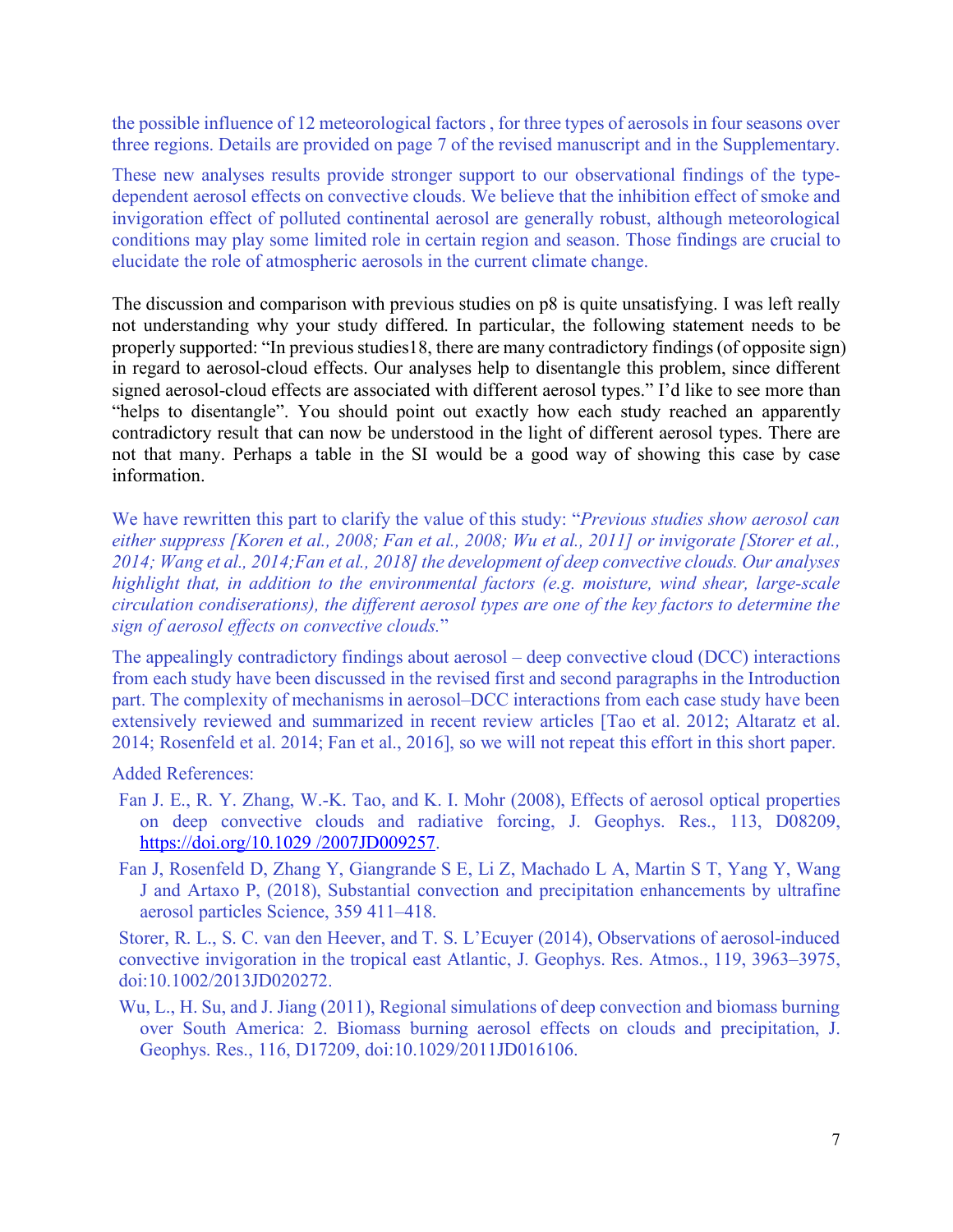- Altaratz, Orit & Koren, Ilan & Remer, Lorraine & Hirsch, E. (2014). Review: Cloud invigoration by aerosols—Coupling between microphysics and dynamics. Atmospheric Research. s 140– 141. 38–60. 10.1016/j.atmosres.2014.01.009.
- Rosenfeld, D., et al. (2014), Global observations of aerosol-cloud-precipitation-climate interactions, Rev. Geophys., 52, 750–808, doi:10. 1002/2013RG000441.

There are quite a few typos and poor uses of English that I guess can easily be taken care of. There are a couple of relevant papers that could be cited if space allows:

Wall et al. (2014) highlighted the importance of environment in controlling the response to aerosols: https://doi.org/10.1175/JAS-D-13-0158.1

Cui et al. (2011) showed the non-monotonic effect of increases in aerosols for a range of cloud types, CAPE etc: https://doi.org/10.5194/acp-11-3495-2011

Thank you for pointing this out. Co-Authors Steven Massie and Ali Omar are native English speakers. They have carefully checked English phrasing in the revised paper. We also added the above two references: Wall et al. (2014) and Cui et al. (2011)

## **Reviewer #3 (Remarks to the Author):**

Do Aerosols Inhibit or Invigorate Convection? A Tale of Three Aerosol Types By, Jonathan H. Jiang1, Hui Su1, Lei Huang2, Yuan Wang3, Steven Massie4, Bin Zhao2, Ali Omar5, Zhien Wang6

### **General Comment**

The analysis presented here provides some new lines of evidence for the complex aerosol responses in convective clouds observed in many previous studies. Specifically, this study reveals how the sign of the convective invigoration response can be influenced by aerosol type. The authors' draw on well-established methodology and state-of-the-art satellite datasets. While the CALIOP retrieval of aerosol type may be imperfect (and further discussion of this is warranted) the analysis nicely demonstrates that these opposing responses are robust through the in-depth analysis of meteorological regimes (CAPE and relative humidity) provided in the supplementary section. Overall, the paper is well written and the presented arguments are supported by the figures and conclusions.

### **Other comments**

How reliable is the CALIOP aerosol type detection? The results of this study largely hinge on the lidar's ability to classify aerosol correctly. I therefore would have expected more discussion on this point. Several studies examine the aerosol type retrieval from CALIOP using a variety of sources of validation. For example, the Cape Verde region aerosol type is reliably classified (Tesche et al. 2013). However, Wu et al. (2014) results show that the detection of very dense smoke layers are sometimes classified as cloud and thin aerosol layers are not commonly detected. Kacenelenbogen et al. (2014), JGR compare CALIOP with the High Spectral Resolution Lidar (HSRL) flown on the NASA Langley aircraft in coincident locations as CALIOP. Kacenelenbogen et al. (2014) demonstrates that the CALIOP retrieved aerosol type is actually fairly different from the one derived from HSRL and CALIOP tends to mostly misclassify smoke, polluted continental, dust, and clean marine aerosols. Mielonen et al. (2009) shows that CALIOP agrees with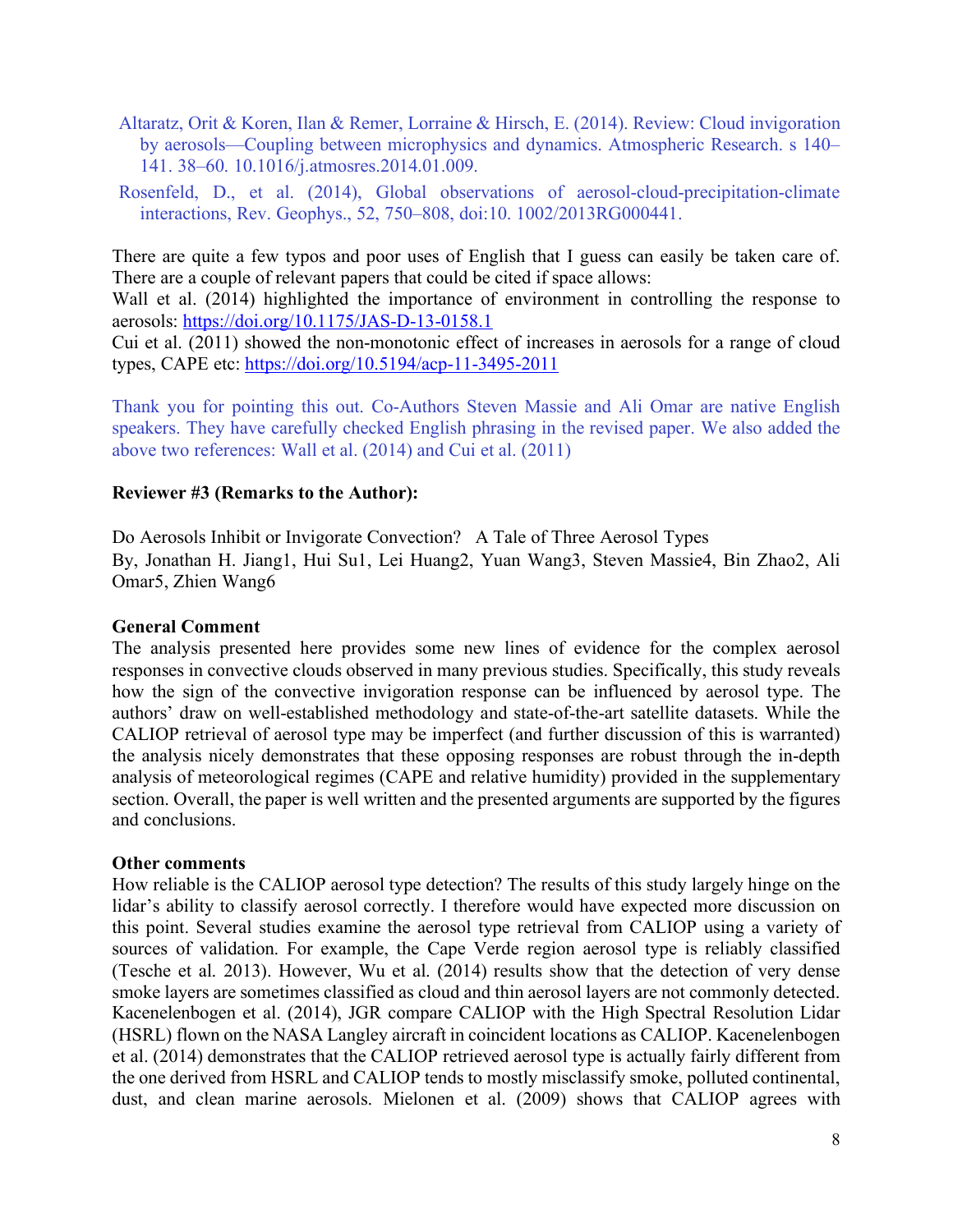AERONET aerosol type about 70% of the time. Aerosol type from CALIOP has also been compared to AeroCom models showing weak sensitivity to the extinction mean height diagnostic in industry and maritime locations but high sensitivity in African and Chinese dust regions (Koffi et al. 2012). From this literature review it is clearly difficult to determine exactly the accuracy of the CALIOP aerosol type retrieval from these studies. Broadly speaking, this is a challenging issue. Nonetheless, I would recommend including a few sentences on the validation of CALIOP aerosol type so the reader understands more of the sources of uncertainty. I am also sure whether there may be potential issues with the aerosol typing beneath relatively thick cirrus or cloud layers but this should also be investigated to ensure the retrievals are suitable in these locations too.

The reviewer correctly points out that the study relies on the lidar's ability to correctly classify aerosol types. Our study uses the new CALIPSO Level 2 Version 4 products which address most of the concerns. The new Level 2 Version 4 aerosol data products, released in November 2016, include substantial improvements to the aerosol subtyping and lidar ratio selection algorithms. These improvements likely mitigate the issues raised by the reviewer in papers that used the prior Version 3 data. We use Version 4 in our analysis to quantify how aerosols inhibit or invigorate convection.

To address the issues individually:

Wu et al (2014) raises two issues- (1) Some very dense smoke layers are classified as clouds and (2) thin aerosols are not always detected:

- (1) In version 3, any optically thick layer, defined as a layer that can be identified at single shot resolution (1/3 km resolution) was automatically deemed to be a cloud layer. In version 4, optically thick layers, including those found at the single shot resolution are classified using the cloud aerosol discrimination (CAD) algorithm. The aerosols found are classified using the subtyping algorithm. This solves most of the misclassification of dense aerosol layers as clouds.
- (2) The failure of CALIPSO to detect certain thin aerosols is an instrument limitation that depends on the signal-to noise ratio and more fundamentally on the laser energy and is therefore an inherently instrument design limitation that cannot be mitigated. However, the aerosol detection thresholds are discussed and quantified in Kim et al. (2018) and should be taken into account when analyzing the data from this paper.

Kacelenebogen et al. (2014) and Mielonen et al. (2009) raise some issues with the typing accuracy. CAIPSO aerosol classification has been extensively studied by comparisons with HSRL (Kacelenebogen et al. (2014) and Burton et al. (2013)). CALIPSO aerosol classification by Burton et al. [2013] shows relatively poor agreement for polluted dust (i.e., 35% of CALIPSO agrees with the HSRL-1 results) and smoke (13%), compared to marine (62%), polluted continental (54%), and desert dust (80%). In Version 4, there are major changes to the polluted dust typing scheme. Classification of the PD type is improved by introducing ) a new "dusty marine" aerosol subtype representing mixtures of dust and marine aerosols near the ocean surface which were previously misclassified as PD. The definitions of the elevated aerosol altitudes have been corrected leading to improvements in both the clean marine and smoke detections in Version 4. It is therefore safe to assert that algorithm enhancements in Version 4 chronicled in Kim et al. (2018) have addressed many of the issues raised by Kacelenebogen et al. (2014), Burton et al. (2013), and Mielonen et al. (2009).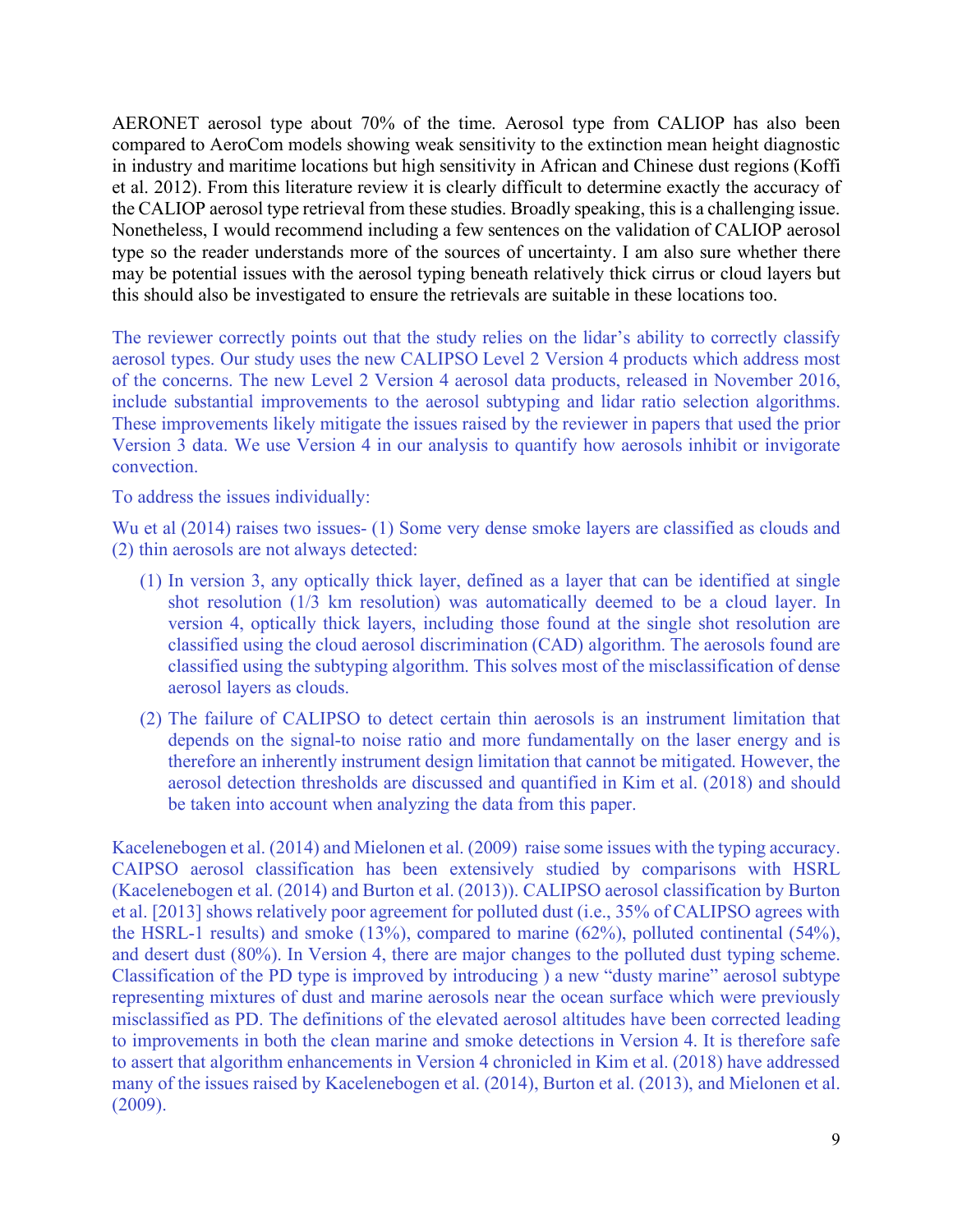Koffi et al. (2012) raises issues with sensitivity to the mean extinction height metric but also correctly point out that potential CALIOP and model limitations, and methodological factors might be responsible. In particular the AeroCom studies were for year 2000 while the CALIPSO measurements were for 2006-2009. It is not clear how the Version 4 CALIPSO products will affect the Koffi et al (2012) results.

In general the Version 4 updates result in a global mean 532 nm AOD retrieved by CALIPSO has increased from 0.084 to 0.128 (0.090 to 0.126) for nighttime (daytime). Lidar ratio revisions are the most influential factor for AOD changes from V3 to V4, especially for clear skies. Preliminary validation studies show that the AOD discrepancies between CALIPSO and MODIS(ocean)/ AERONET are reduced in Version 4 compared to Version 3. In summary, the Version 4 Level 2 products used in these analyses, address a majority of the aerosol typing concerns raised in the validation of version 3 products.

### References:

- Kim, M.-H., A. H. Omar, M. A. Vaughan, D. M. Winker, C. R. Trepte, Y. Hu, Z. Liu, and S.- W. Kim (2017), Quantifying the low bias of CALIPSO's column aerosol optical depth due to undetected aerosol layers, Journal of Geophysical Research: Atmospheres, n/a-n/a.
- Man-Hae Kim, Ali H. Omar, Jason L. Tackett, Mark A. Vaughan, David M. Winker, Charles R. Trepte, Yongxiang Hu, Zhaoyan Liu, Lamont R. Poole, Michael C. Pitts, Jayanta Kar, Brian E. Magill (2018) The CALIPSO Version 4 Automated Aerosol Classification and Lidar Ratio Selection Algorithm, in final preparation for submission to ACP.
- Burton, S., R. Ferrare, M. Vaughan, A. Omar, R. Rogers, C. Hostetler, and J. Hair (2013), Aerosol classification from airborne HSRL and comparisons with the CALIPSO vertical feature mask, Atmospheric Measurement Techniques, 6(5), 1397-1412.
- Koffi, B., M. Schulz, F.-M. Bréon, J. Griesfeller, D.M.M. Winker, Y. Balkanski, S. Bauer, T. Berntsen, M. Chin, W.D. Collins, F. Dentener, T. Diehl, R.C. Easter, S.J. Ghan, P.A. Ginoux, S. Gong, L.W. Horowitz, T. Iversen, A. Kirkevag, D.M. Koch, M. Krol, G. Myhre, P. Stier, and T. Takemura, 2012: Application of the CALIOP Layer Product to evaluate the vertical distribution of aerosols estimated by global models: Part 1. AeroCom phase I results. J. Geophys. Res., 117, no. D10, D10201, doi:10.1029/2011JD016858.

Pg1 L21: "regional" to "regionally"

### Corrected.

Pg2 L21: May want to mention that ultrafine aerosol particles also have recently been shown to enhance convection (Fan et al. 2018).

### This reference has been added.

Pg3 – L4-5 and L9: Other studies have also sorted responses by cloud types. For example, Christensen et al. (2016) used the same CloudSat (CLDCLASS-LIDAR) data to quantify aerosol indirect radiative effects for deep convective clouds. Similarly, cloud types retrieved from MODIS were used in Oreopoulos et al. (2017). These studies also found non-linear aerosol responses of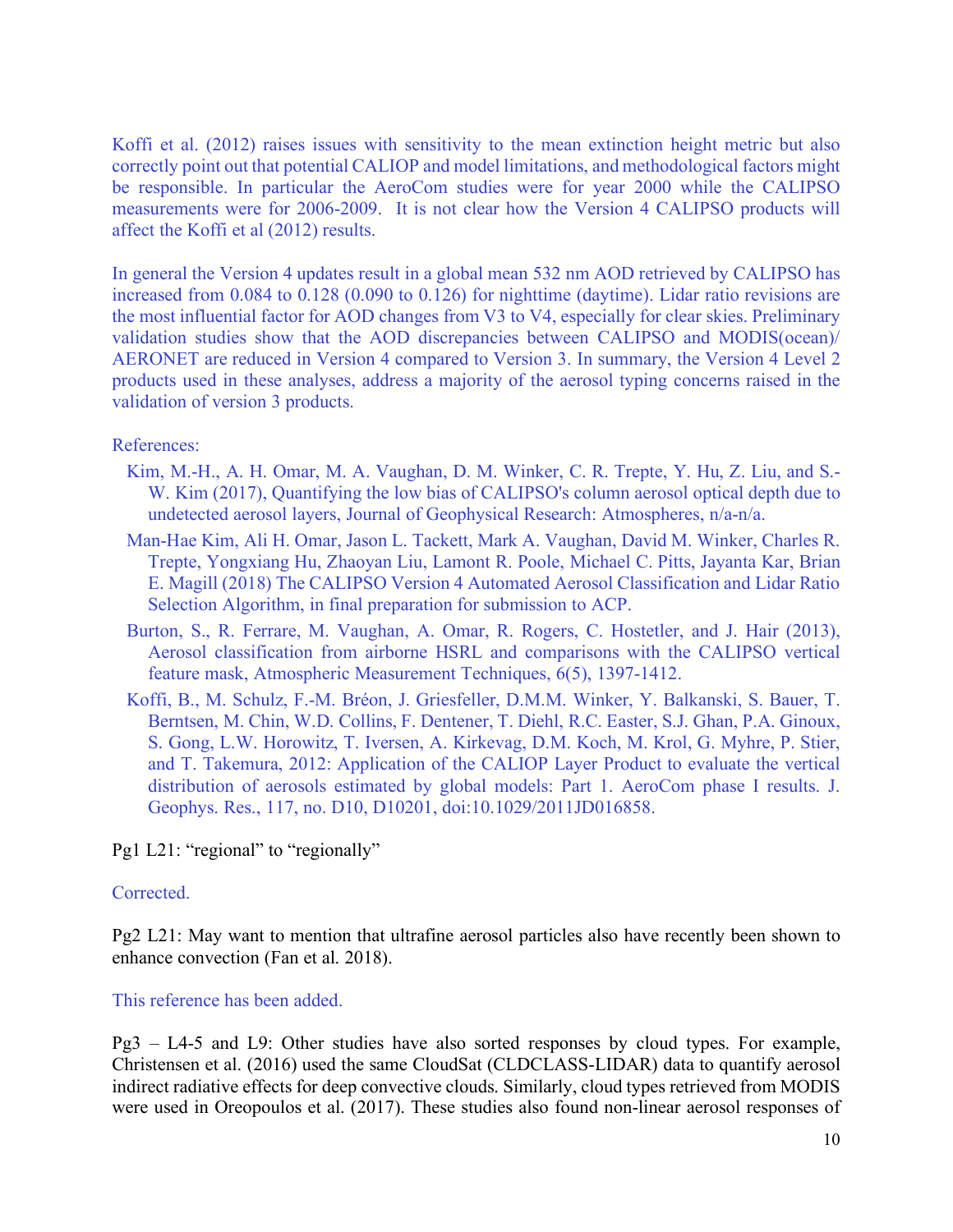the deep convective clouds (for example as you discuss on pg 17 L8) but did not sort by aerosol type as was uniquely conducted in your study.

Thanks for the helpful comments. Discussion of above studies has been added.

Pg3 L24-27: I would like to point out another study which uses a similar method to quantify the shift in the altitude centroid of deep convective clouds. Storer et al. (2014) used CloudSat to demonstrate that polluted clouds have a higher reflectivity centroid (center of mass concept) compared to unpolluted clouds over the central Atlantic Ocean.

We have added the Storer et al. (2014) reference when we discuss the mentioned about potential aerosol effect on convective invigoration.

Pg4 – L10: A pesky little point but I would replace the word "clear" with "obvious" or "evident" to avoid implying that "smoke" is actually "clear."

We changed "clear" to "obvious".

Figure 1: What is considered polluted versus unpolluted? The following paragraph suggests AOT  $\leq$  0.2 is unpolluted but the supplementary materials suggest it is the case when "no aerosols (above 500m)" are detected {Pg10 L3-4}.

A polluted or aerosol environment is for cases with  $AOT > 0$ , while a clean case means  $AOT = 0$ (no aerosol detected by CALIPSO above 0.5 km. CALIPSO cannot retrieve near surface aerosol below 0.5 km).

Pg6 L10: This sentence should probably specify which type, smoke or polluted continental aerosols, is being considered here. The previous sentence refers to heavy smoke aerosols. I assume this sentence is referring to polluted continental aerosols although it is not specifically stated.

We have added text to specify this is when the polluted continental aerosol dominate.

Pg10 L3-4: Can the definition of "clean" be clarified? Is it possible that "no aerosols" will be detected above 500 m if the CALIOP lidar is fully attenuated by an overlying cirrus cloud? In such a case, I could imagine the air being very "polluted" but these aerosols would be missed and classified as "clean" in the analysis simply because the lidar has no sensitivity due to attenuation. How are these cases treated?

We added "(i.e. no aerosols)" after "clean" to clarify that this refers to "no aerosols". Yes, it is true that aerosols directly underneath the clouds cannot be detected. A major limit of active remote sensing is that it is extremely difficult to observe aerosols when the aerosols are inside or below the clouds. An effective way to deal with this observational difficulty is to analyze an extended record ofsatellite measurements in a statistical sense. CALIPSO and CloudSat provide daily global observations with fine resolution of 2-3 km horizontally. The determination of whether or not a cloud is contaminated by aerosols is determined by examining the areas near-by the clouds, not directly below the clouds.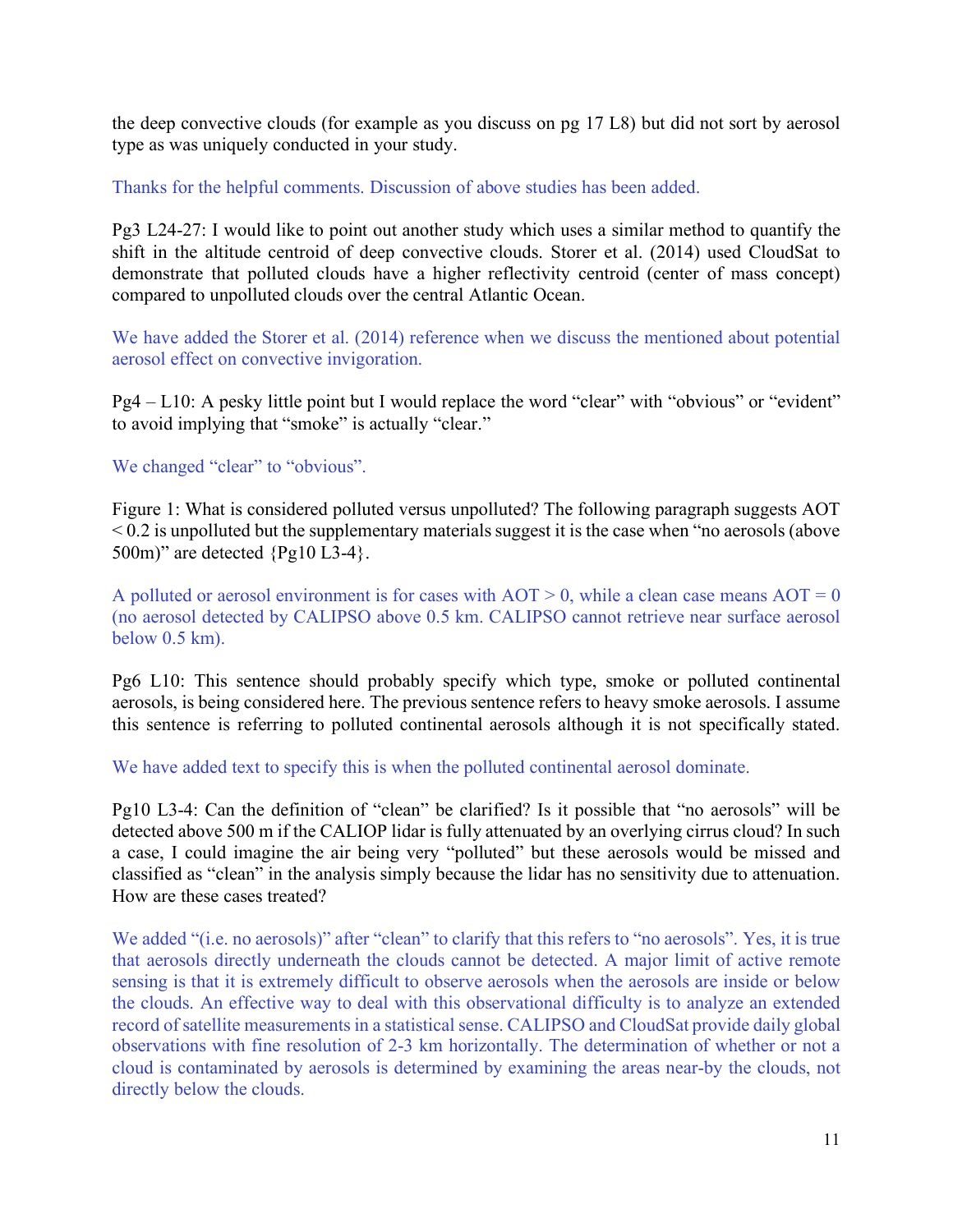Figure S2: It would be noteworthy to point out that Fig S2c is the same as Figure 1, just shown on different scales.

Yes, we added this note in the figure caption.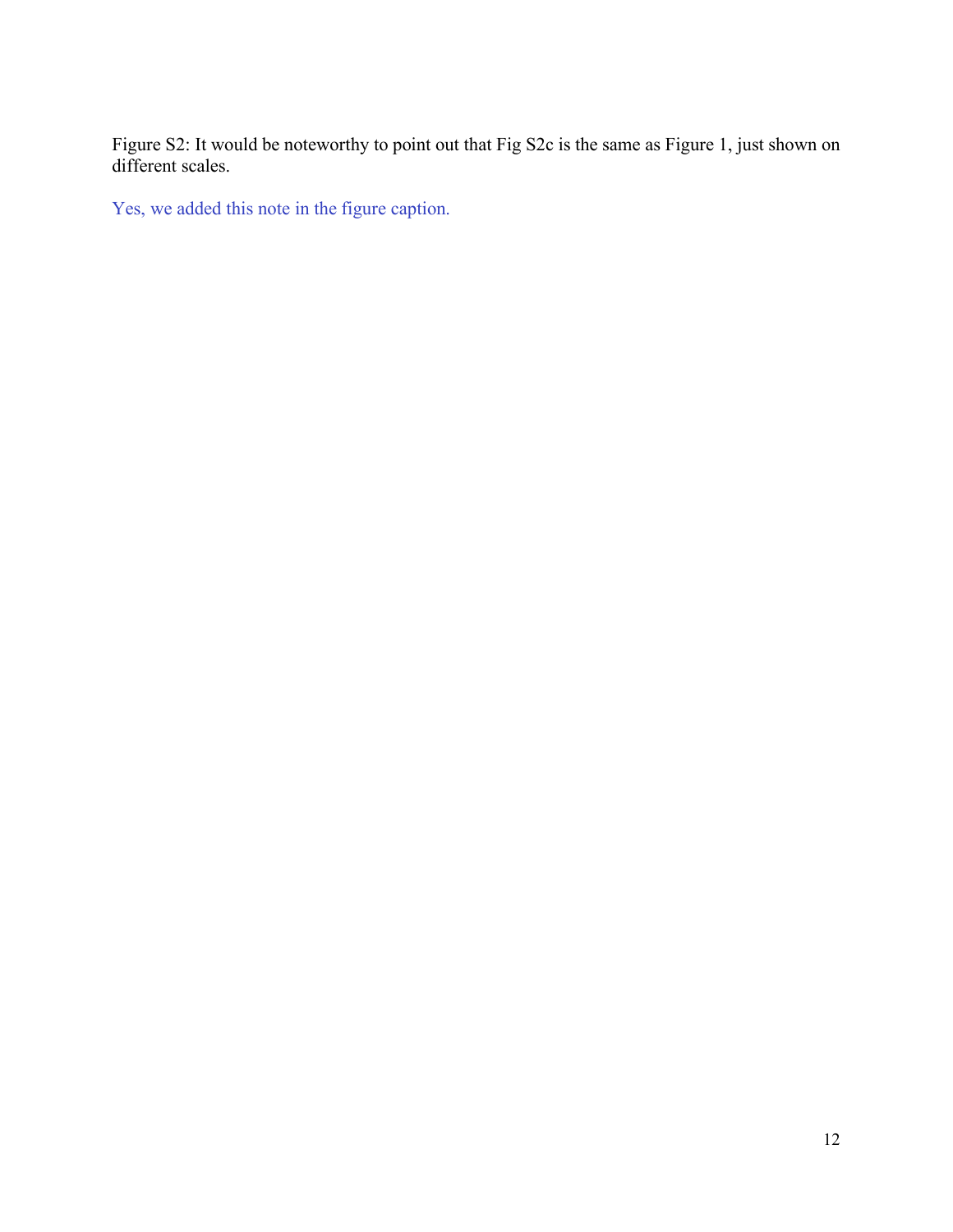Reviewer #1 (Remarks to the Author):

This manuscript presents a new attempt to disentangle the various competing aerosol effects on convection based on satellite observations, using active sensing from the CALIPSO and CloudSat platforms to discriminate between aerosol types and to probe cloud phase and vertical structure. Aerosol–convection interactions are some of the most uncertain aspects of the climate impact of aerosol, so any improvement in understanding may have significant implications. The analysis focusses on the correlation of column-integrated aerosol optical thickness (AOT) with the vertical centroid of ice mass (Z<sub>IWC</sub>). Different relationships are shown for different aerosol types, with most cases showing nonlinear (and sometimes non-monotonic) responses to increasing AOT.

While the attribution of causality in the relationships which are demonstrated remains a tricky issue as in many observation-based studies, the revised manuscript has substantially addressed most of the reviewers' concerns, with the additional table of partial correlations to exclude meteorological co-variations being particularly welcome, and presenting a more balanced picture of the conclusions. This is a well-written manuscript delivering an informative and somewhat novel analysis, and in its revised form I am now pleased to recommend its acceptable subject to minor revisions:

p.8, lines 4–5 and Table 1: closer consideration could be given to the reasons why one region (Central Africa) shows little statistically significant aerosol effect once the meteorological effects are removed, while in the other two regions the effect appears quite robust. (Table S1 suggests that a larger role of seasonality might be key here, with meteorology dominating on the annual timescale, but aerosol effects still manifesting on the intra-seasonal timescale.) This should be explored in the discussion.

In addition, a couple of minor typographical corrections:

p.2, line 10: "by the absorbing aerosol" -> "by absorbing aerosol".

p.10, line 1: "displays" -> "display".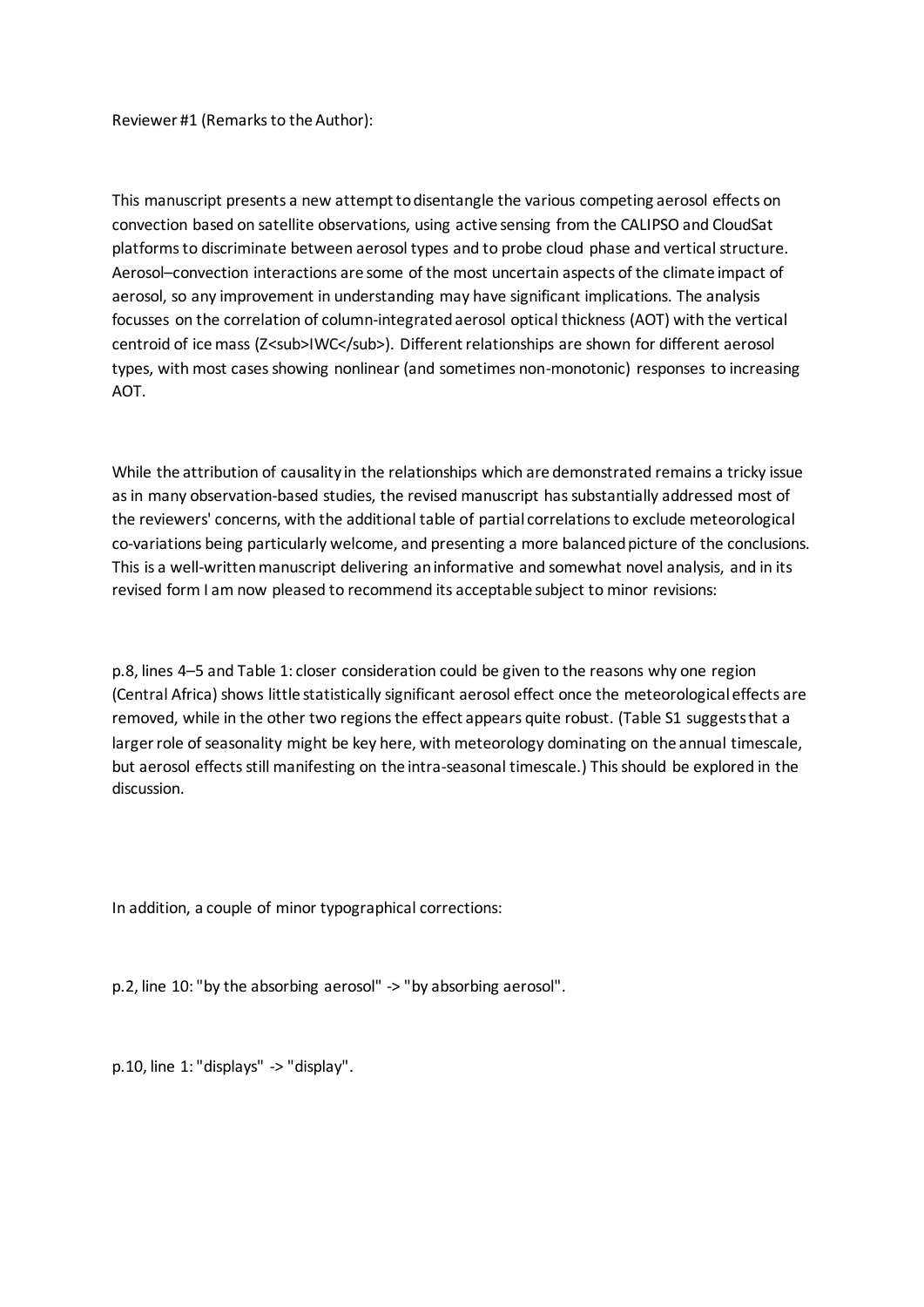Reviewer #2 (Remarks to the Author):

The authors have done a good job of analysing the meteorological covariability question. I hope they found my comment useful, because it clearly shows that aerosol effects are likely to be dominant in fewer regions and seasons than was originally stated. The additional analysis enhances the paper a lot.

However, I don't think the authors make enough of the analysis. The revised ms reads as if the authors are paying lip service to it, rather than really exploiting what it is telling them. In particular the added text on p8 is quite cursory. Then in the conclusions you say only that "in addition to environmental factors...aerosol type is one of the key factors..." This is still quite vague. The meteorological analysis wipes out any effect in central Africa. In some places meteorology works in the same direction as aerosol and in other places it works in the opposite direction. So in some places you can be even more confident of the aerosol effect, but on other places less confident. I suggest you explain in a bit more detail what the meteorological analysis tells us. And the caveats should be brought through to the conclusions (and probably the abstract) in a quantitative rather than qualitative way.

Reviewer #3 (Remarks to the Author):

I thank the authors for their clear and descriptive responses to my review and for adding the supporting details on the aerosol type retrieval from CALIPSO. Furthermore, I commend the authors for their in-depth analysis of examining the aerosol-cloud responses over a wide range of meteorological variables (as these aspects were prompted by the first two reviewers). In general, I tend to agree with the interpretation of the results and conclusions of the paper and now feel more confident in the analysis. Overall, I think this work provides a step change in our understanding of the influence of aerosol type in convective aerosol-cloud interactions. I do not have anything further to address at this time.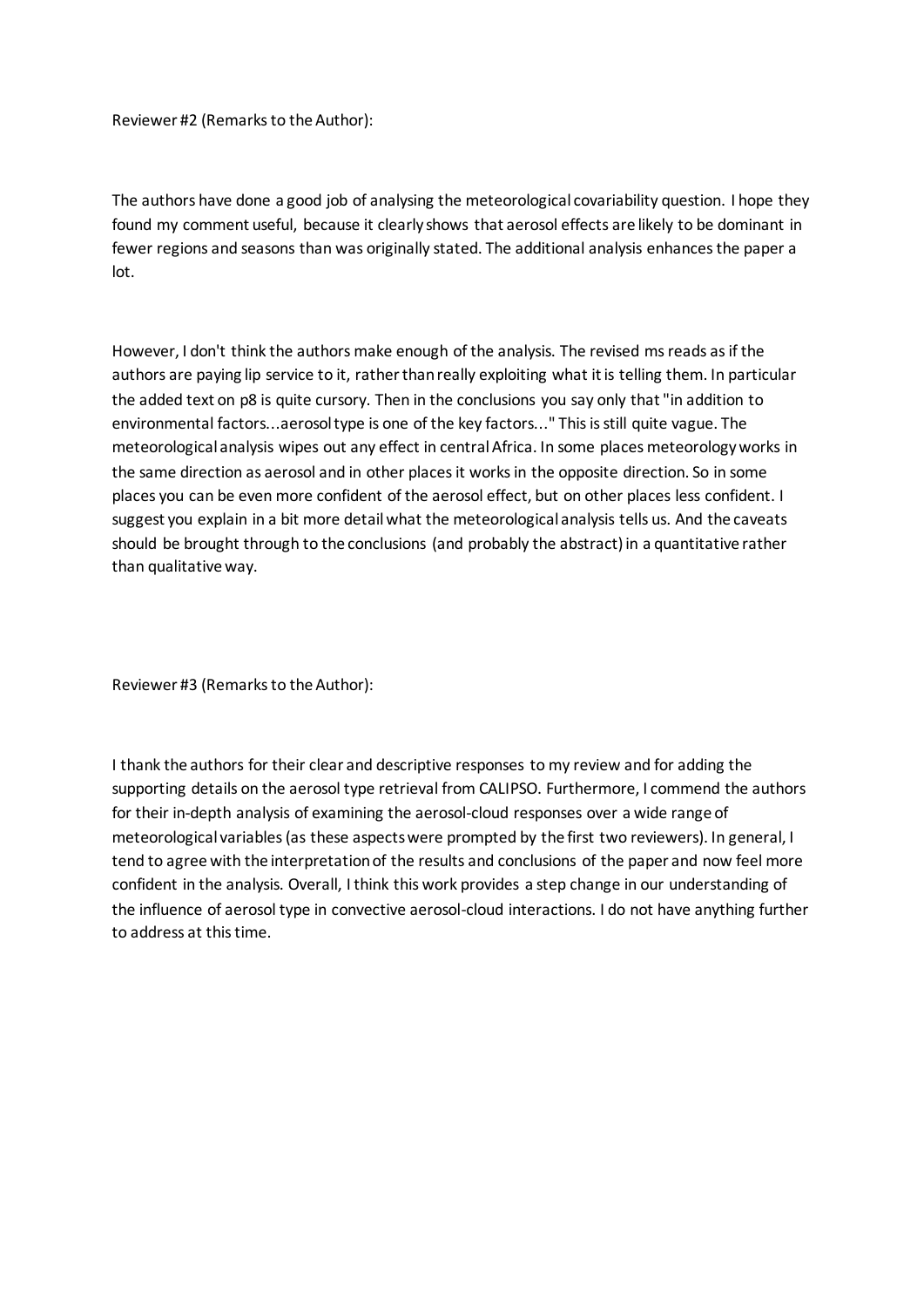#### **Reviewers' comments:**

#### **Reviewer #1 (Remarks to the Author):**

This manuscript presents a new attempt to disentangle the various competing aerosol effects on convection based on satellite observations, using active sensing from the CALIPSO and CloudSat platforms to discriminate between aerosol types and to probe cloud phase and vertical structure. Aerosol– convection interactions are some of the most uncertain aspects of the climate impact of aerosol, so any improvement in understanding may have significant implications. The analysis focusses on the correlation of column-integrated aerosol optical thickness (AOT) with the vertical centroid of ice mass (ZIWC). Different relationships are shown for different aerosol types, with most cases showing nonlinear (and sometimes non-monotonic) responses to increasing AOT.

While the attribution of causality in the relationships which are demonstrated remains a tricky issue as in many observation-based studies, the revised manuscript has substantially addressed most of the reviewers' concerns, with the additional table of partial correlations to exclude meteorological co-variations being particularly welcome, and presenting a more balanced picture of the conclusions. This is a well-written manuscript delivering an informative and somewhat novel analysis, and in its revised form I am now pleased to recommend its acceptable subject to minor revisions:

p.8, lines 4–5 and Table 1: closer consideration could be given to the reasons why one region (Central Africa) shows little statistically significant aerosol effect once the meteorological effects are removed, while in the other two regions the effect appears quite robust. (Table S1 suggests that a larger role of seasonality might be key here, with meteorology dominating on the annual timescale, but aerosol effects still manifesting on the intra-seasonal timescale.) This should be explored in the discussion.

The reviewer is correct that in Central Africa the annual mean impact of aerosols seem insignificant, as indicated by the insignificant correlation coefficients. A closer look at the aerosol effects and meteorological influence in different seasons of Central Africa reveals the existence of the contrasting aerosol effects over the different time periods of a year. Both smoke and continental pollution aerosols show a significantly suppressing effect on convection during winter time, but their signs are reversed in the fall season, resulting in a net insignificant aerosol effect in the annual mean. A comparison of Table 1 and Table S1 overall suggests that seasonality in meteorology plays a role in Central Africa, with aerosol effects manifesting on the seasonal timescale, but meteorology dominating on the annual mean. We have added discussions of this in the subsection "Influence of meteorological factors" of the revised manuscript.

In addition, a couple of minor typographical corrections:

p.2, line 10: "by the absorbing aerosol" -> "by absorbing aerosol".

Corrected, thanks!

p.10, line 1: "displays"  $\rightarrow$  "display".

Corrected, thanks!